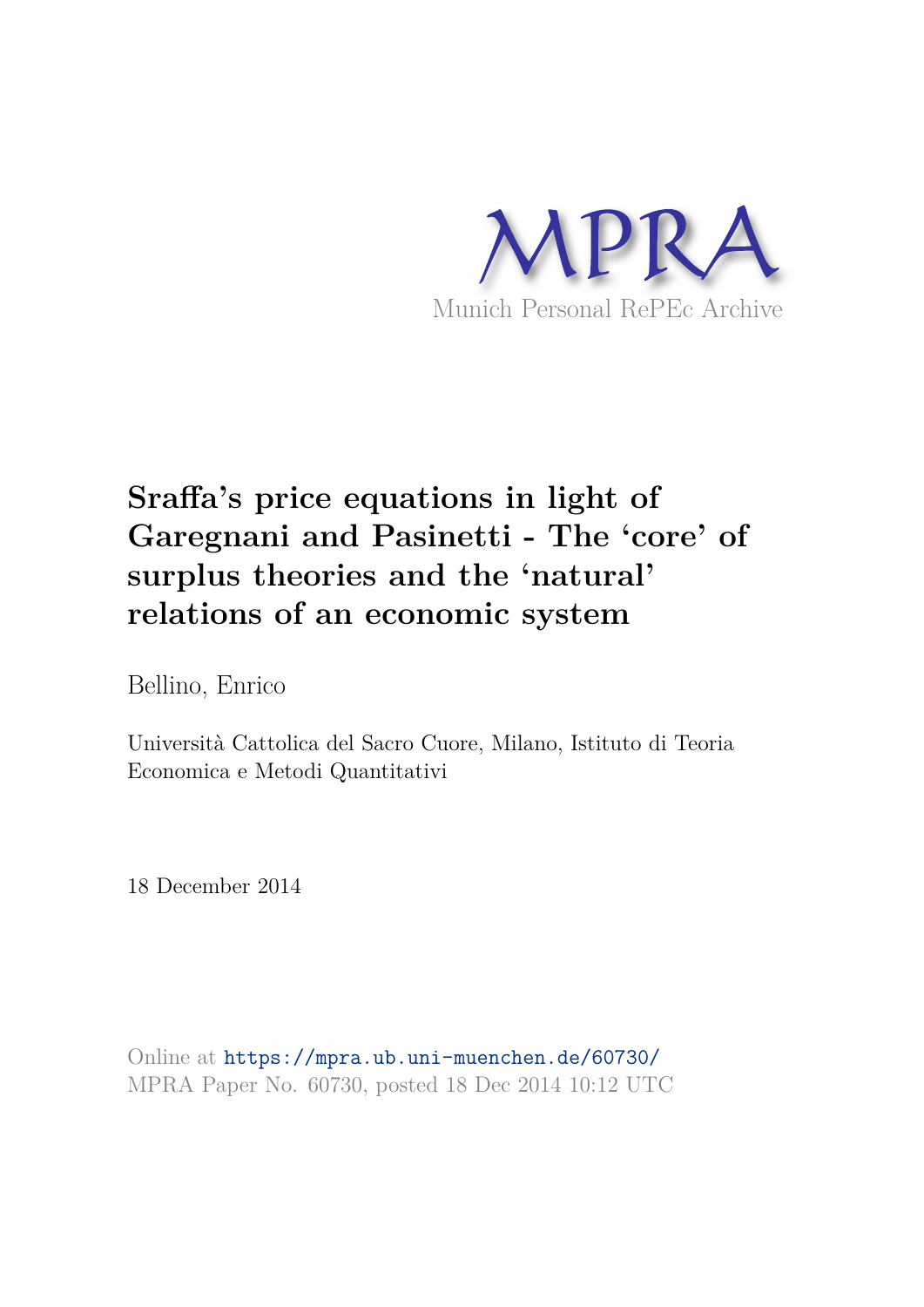# **Sraffa's price equations in light of Garegnani and Pasinetti The 'core' of surplus theories and the 'natural' relations of an economic system\***

Enrico Bellino

Università Cattolica del Sacro Cuore, Milano

December 2014

enrico.bellino@unicatt.it

English to be revised

"*Quelli che ti spiegano le tu idee senza fartele capire ...*" (E. Jannacci, "Quelli che ... ", 1975, Italian pop song)

**Abstract.** Within the rich literature that has flowed from Sraffa's framework of *Production of Commodities by means of Commodities* a prominent position is occupied by the research programmes carried out independently by two authoritative exponents of this school: Pierangelo Garegnani and Luigi Pasinetti. Certain specific features of their approaches might lead one to perceive them as alternative to one another. Yet, when analysed through a constructive perspective, one discovers not only a common origin and methodology, but also strict complementarity in analysing the main characteristics of industrial systems.

#### *J.E.L.* **classification**: B12, B24, B51, D33, E11, E12, E2

**Keywords**: surplus approach, 'core' of a capitalist system, structural economic dynamics, 'natural system', Garegnani, Pasinetti, Sraffa, Keynes, post-Keynesians

# **1. Introduction**

 $\overline{a}$ 

The 'modern classical political economy' is a field of research that has flowed directly from the analytical framework proposed by Sraffa (1960) and from the works of those scholars that gravitated around Cambridge (UK) between the Sixties and the Eighties.

<sup>\*</sup> The material contained in this paper has been presented in two seminars at Tokyo and in Paris (Nanterre); I would like to thank Carlo Benetti, Christian Bidard, Antonia Campus, Jean Cartelier, Antoine Rebeyrol and all the participants for the comments and the suggestions received.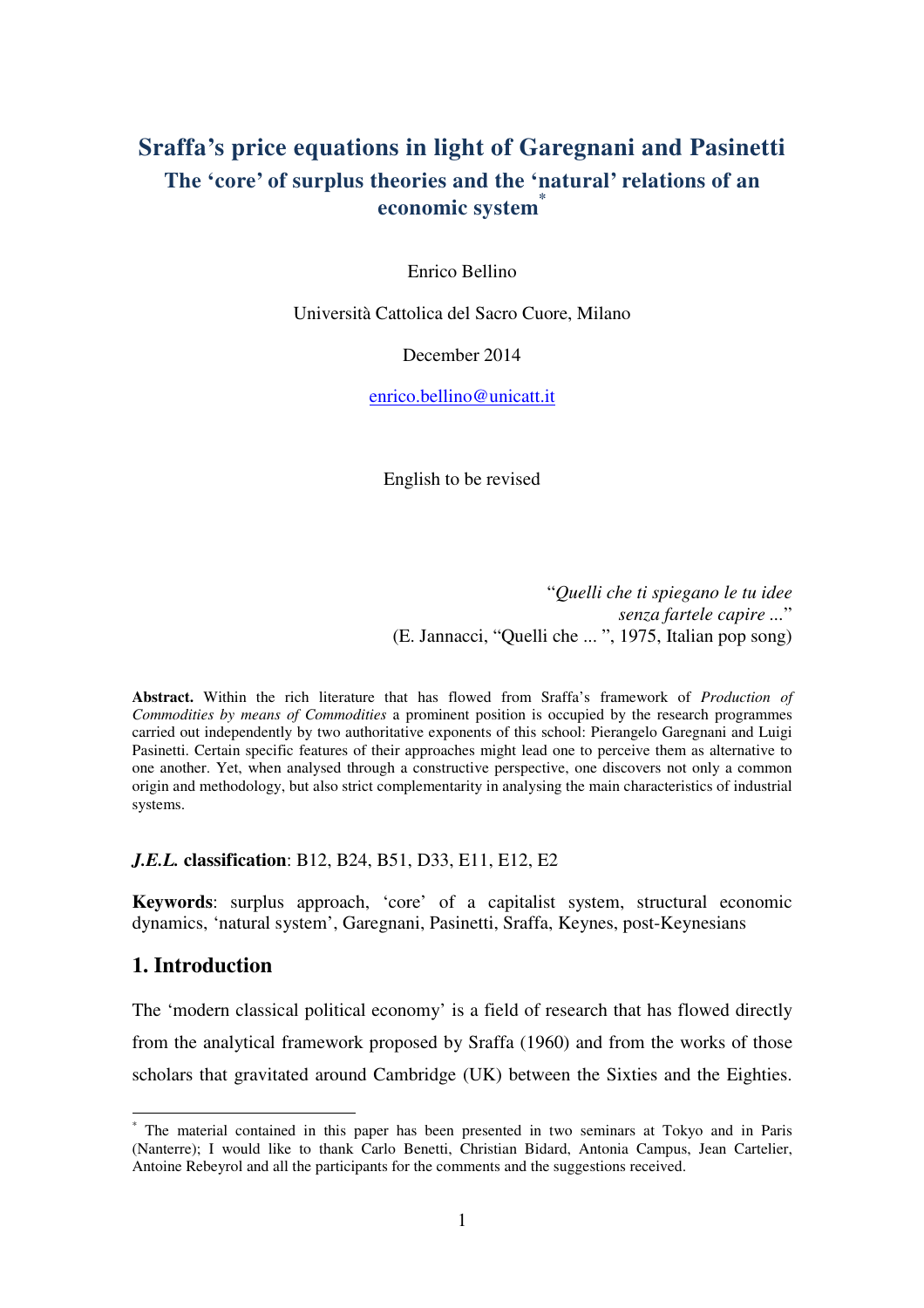This group of scholars is addressed by several labels such as Sraffians, modern classicals, Neo-Ricardians, post-Keynesians (although this latter adjective is less appropriate<sup>1</sup>), etc. Many surveys have outlined multiple aspects of these research programmes: for example, Harcourt (1972) reconstructed the first steps of the capital criticism, Pasinetti (2007) gave a picture of the main topics debated in the light of the personal relations among the original members of the Cambridge school. The present paper aims to observe, in a comparative way, how Sraffa's research programme has been carried out by two of the more authoritative exponents of this school: Pierangelo Garegnani and Luigi Pasinetti. It is undeniable that the common origin of these authors is found in classical political economy and in particular in Sraffa's approach. The divarication of their investigations in two different directions is also clearly apparent: the delimitation of the logical structure of classical political economy for Garegnani, and the analysis of structural change for Pasinetti. The former describes how classical analysis can be separated in two 'stages' of analysis, with a particular focus on the determination of the prices of commodities and their relations with the distributive variables. To achieve these goals, Sraffa and Garegnani emphasize the necessity to consider the quantities produced *as given* in this stage of analysis. Moreover, they refer this analysis to a situation characterized by a *uniform* rate of profit. Garegnani justifies this uniformity as a result of a 'gravitation' process induced by the phenomenon of capital mobility in searching the highest return; hence he explicitly refers the entire analysis to a *capitalist* system. Pasinetti, on the other hand, considers a multisectoral system where population, technology and final consumption evolve over time in a sectorally-differentiated way. Consequently, the quantities produced *change* as time goes by; moreover, he refers his analysis to a *pre-institutional* stage, where an entire structure of *differentiated* sectoral rates of profits is determined to meet the sectoral necessities of accumulation of productive capacity in relation to the evolution of the final demand of each commodity.

 What will be argued in this work is that these research projects are not incompatible to one another; they are in fact complementary. We will see how the

<sup>&</sup>lt;sup>1</sup> A detailed analysis of these classifications is beyond the purpose of this essay. Simply recall that the term 'post-Keynesian' is normally referred to the group of scholars directly connected with Keynes, like Richard Kahn, Nicholas Kaldor, Michael Kalecki and Joan Robison. Luigi Pasinetti belongs, in some ways, both to post-Keynesian and to Sraffians: he represents a sort of 'bridge' between the groups.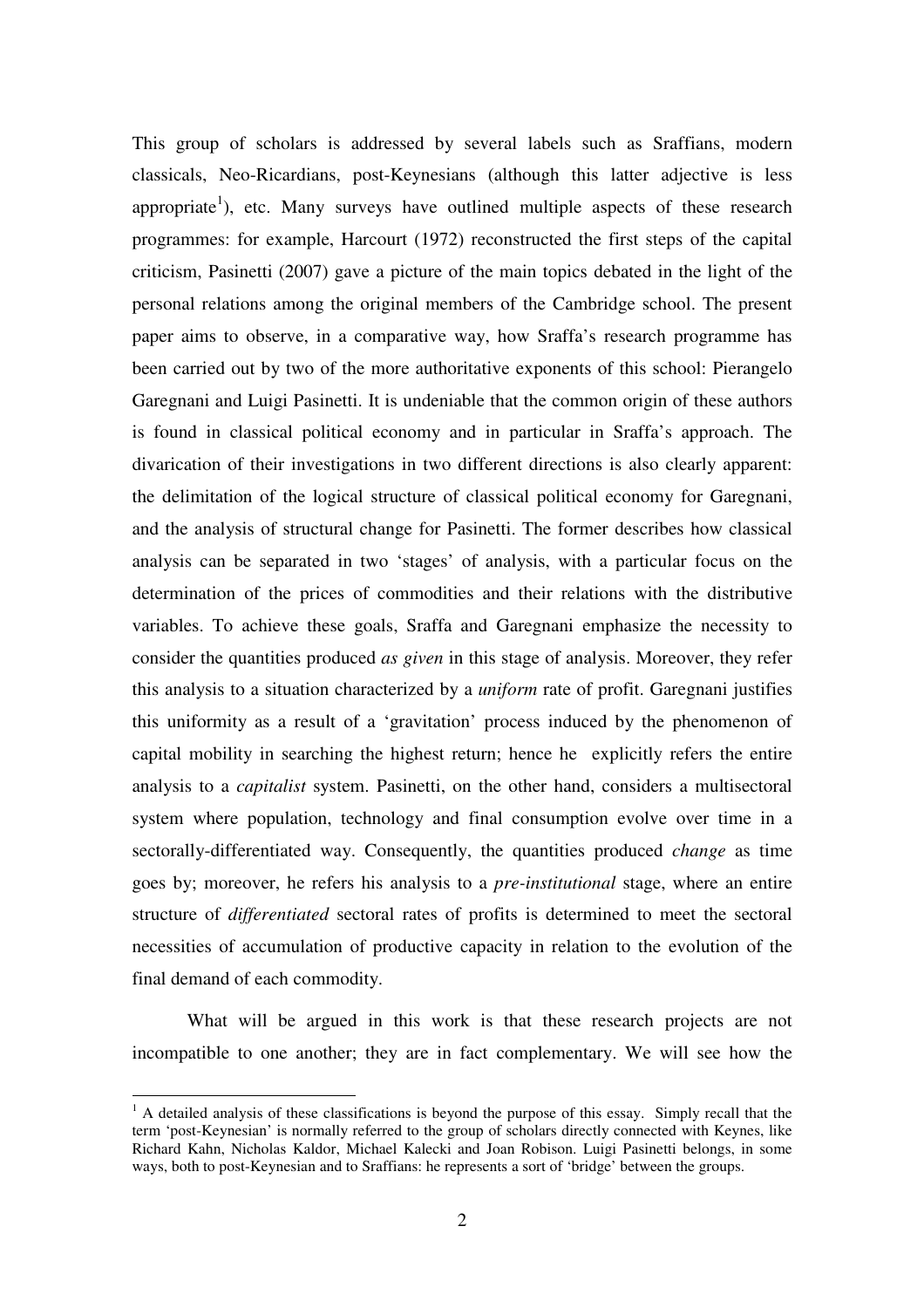structural change model is built upon, and is an extension of, the 'core' equations of the surplus approach: in particular, in order to determine a structure of rates of profits connected to the evolution of final demand of commodities, Pasinetti needs to avoid any biunique (mechanical) co-determination—typical of neoclassical analysis—between prices and distributive variables, on the one side, and quantities on the other. This will be possible simply because quantities are the object of a separate determination in the stage of analysis where the relation between prices and distributive variables are studied. This requirement is so stringent that when Pasinetti formulates the laws of evolution of the parameters of the system, he follows a way which is *parallel* (though not equal) to that followed by Sraffa and Garegnani.

As is usual with new path breaking works, Sraffa's framework has been the object of several, sometime antithetic, interpretations and uses. The conclusion that will be reached here points in the opposite direction: the interpretative frameworks delineated by our authors of the bare 'core' of Sraffa's price equations outline the skeleton of a *unified* and coherent framework suitable to analyse the basic workings of capitalist economies as well as the conditions which need to be satisfied in order to achieve specific goals concerning employment and the satisfaction of (changing) final wants.

In this work I do *not* mean to interpret the authors nor their approaches. Rather, I will present, in a constructive way, what *I have learned* from their approaches, and what I consider a common and solid basis for grounding an economic investigation of our contemporary systems. Hence, I will be more inclined to uncovering connections and indicating their possible integration rather than emphasizing the differences among the approaches, which I do not deny exist.

#### **2. The logical framework of classical surplus theories**

For expositional reasons it is convenient to start from the reconstruction of the logical framework of classical surplus theories provided by Pierangelo Garegnani (see, in particular, Garegnani, 1984 and 2007).

 The main focus of Classical Political Economy was the determination of the size of social surplus and of its distribution. The peculiar feature of these theories is the view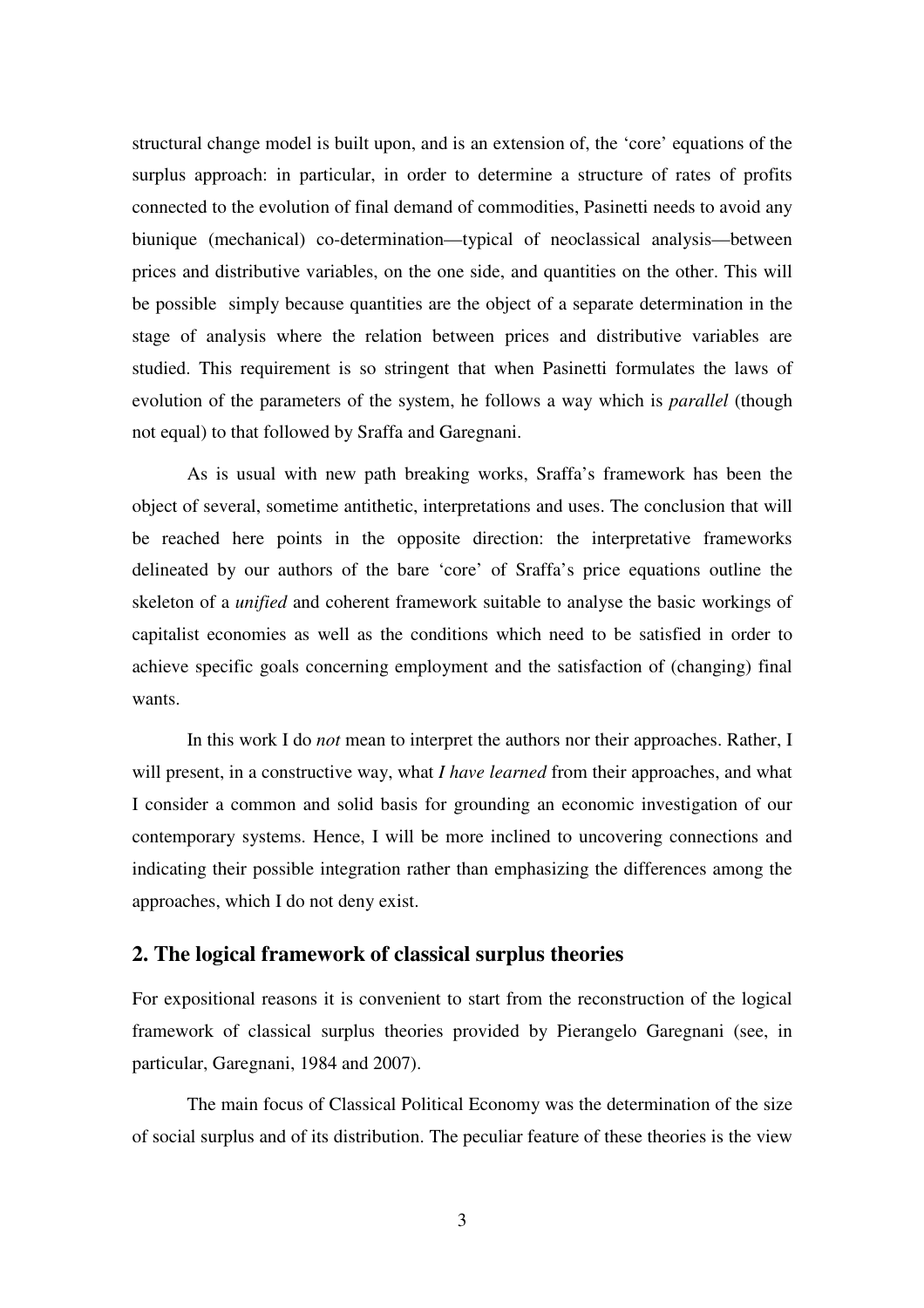that the shares of the product other than wages are determined *residually*. This means that once the replacements of the means of production employed and wages (predetermined on the basis of an institutional mechanism) are deduced from the social product, what remains, the residuum, goes to profits and rents. In other terms profits and rents arise because wages do not absorb the entire net product. This view clearly outlines a society where capitalists and land-owners have a prominent position in the distributive process. This principle can be expressed by the following equation:

$$
\Pi + R = (X - A) - W,\tag{1}
$$

where Π are profits, *R* are rents, *X* is the social product, *A* is the replacement of the means of production and *W* are wages. There is a fundamental logical requirement in order to provide relation (1) a theoretical meaning, i.e. to interpret it as an equation and not just as an accounting identity: all the magnitudes on the r.h.s. of (1) must be considered as given in the stage of analysis where we study the determination of the magnitude of the shares other than wages. In other terms, *X*, *A* and *W* must be 'intermediate data', by using a term quite recently introduced by Garegnani (2007).

 It is well known that the satisfaction of this logical requirement represented an Achille's heel for Smith's surplus theory of profits, that Ricardo perceived very clearly, but was unable to solve satisfactorily. The difficulties arise from the fact that *X*, *A* and *W* are *values* of aggregates having different compositions. The determination of the prices of the commodities entering them should thus be *prior* to the determination of the shares other than wages, but the determination of 'natural' prices for Smith requires the knowledge of wages, profits and rents. Sraffa's (1960) framework provides a solution to these difficulties, and Garegnani (1984) has defined in details the logical requirements of this determination. It is useful to recall here briefly the main steps. Consider a system where commodities are produced by themselves and labour, all capital is circulating and there is no joint production; abstract from rents for the sake of simplicity. Free competition ensures a tendency of prices to cover wages and gross profits. The prices of commodities must thus satisfy the following equations

$$
\mathbf{p}^{\mathrm{T}}\hat{\mathbf{x}} = \mathbf{q}^{\mathrm{T}}\mathbf{A} + w\boldsymbol{\ell}^{\mathrm{T}},\tag{2}
$$

where **p** is the price vector,  $\hat{\mathbf{x}}$  is the diagonal matrix of gross output of the various industries,  $\mathbf{A} = [a_{ci}]$  is a square matrix where  $a_{ci}$  is the quantity of commodity *c* annually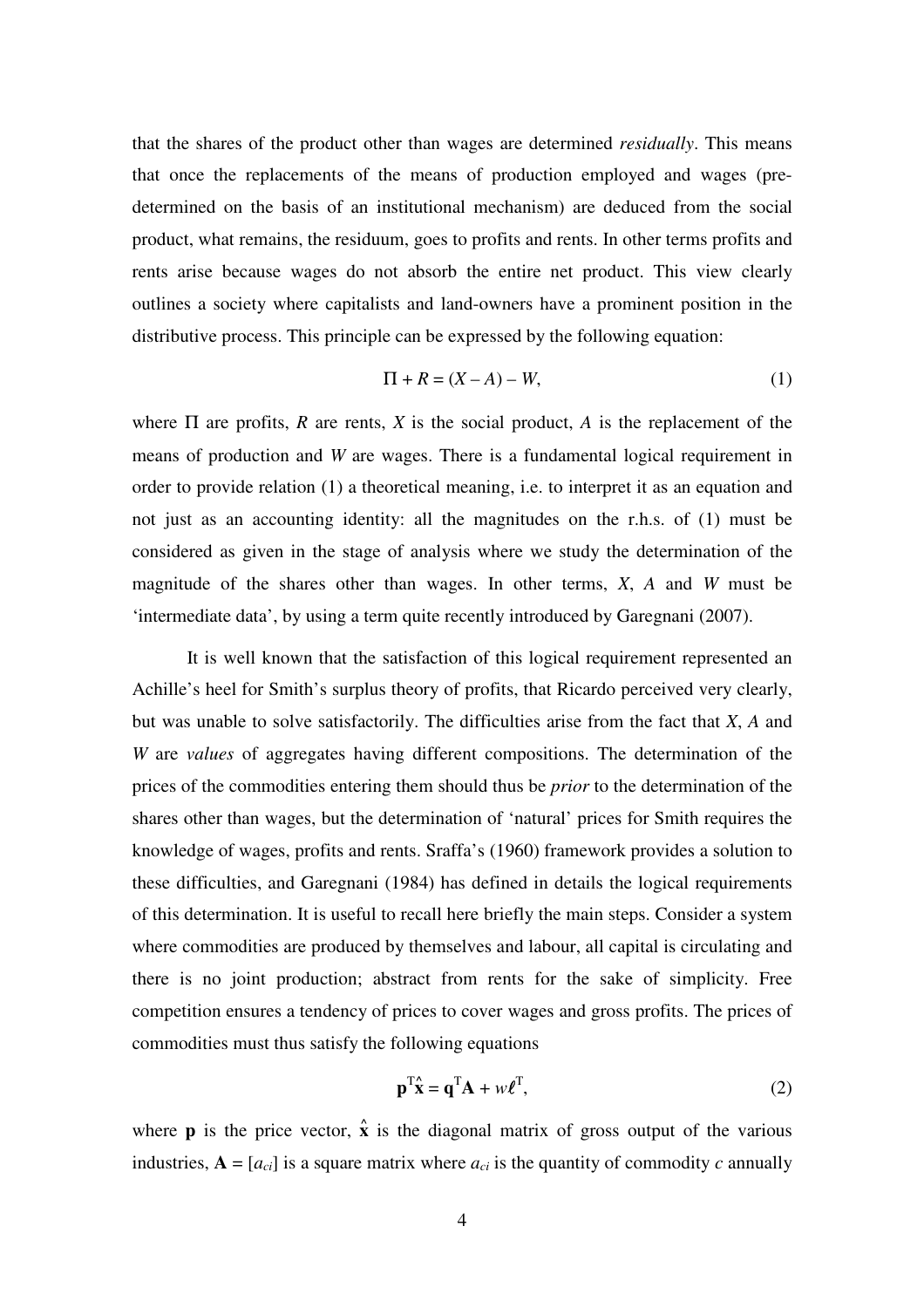employed by industry *i*, where *c*,  $i = 1, 2, ..., C = I$  (processes are represented on the rows), **q** is the vector of the gross rental prices (they include depreciation) of the various commodities used as capital goods, *w* is the wage rate and  $\ell$  is the vector of the annual quantities of labour employed in each industry. This formulation, which recalls Smith's notion of natural prices<sup>2</sup>, is still incomplete, as it overlooks the elementary fact that it is impossible to fix all distributive variables,  $q$  and  $w$ , independently one another.<sup>3</sup> This inconsistency, typical of an *adding up* theory of prices for which the claim of each class can be accommodated by a suitable variation of prices, is eliminated once it is recognized that in normal conditions gross rental prices of capital goods, **q**, are linked to the prices of production of these goods,  $\bf{p}$ , by the relation<sup>4</sup>

$$
\mathbf{q} = (1 + \pi)\mathbf{p},\tag{3}
$$

where  $\pi$  is the uniform rate of return or of profit. After replacing equation (3) into equation (2) we obtain the usual formulation of the price system:

$$
\mathbf{p}^{\mathrm{T}_{\mathbf{X}}^{\wedge}} = (1 + \pi)\mathbf{p}^{\mathrm{T}}\mathbf{A} + w\boldsymbol{\ell}^{\mathrm{T}}.\tag{4}
$$

It should be recognized that price equations (2) plus equations (3) or, which is equivalent, system (4), is common to both classical and long-period neoclassical approaches.<sup>5</sup> What really differentiates them are the forces which regulate income distribution: the relative scarcity of factors in the neoclassical approach—expressed by the supply and demand curves which co-determine the prices of commodities and the distributive variables—or social and historical (i.e. institutional) factors in the classical approach.

<sup>&</sup>lt;sup>2</sup> Smith (1776, chp. vii) writes: "[w]hen the price of any commodity is neither more nor less than what is sufficient to pay the rent of the land, the wages of the labour, and the profits of the stock employed in raising, preparing, and bringing it to market, according to their natural rates, the commodity is then sold for what may be called its natural price."

<sup>&</sup>lt;sup>3</sup> Smith (1776, chp. VII) writes "The natural price itself varies with the natural rate of each of its component parts, of wages, profits, and rents". On this, see Garegnani (1984, § 9) and Sraffa (1951, p. xxxv).

<sup>4</sup> Equations (3) holds for the case where all commodities are *circulating capital* goods. In the case of fixed capital (with a constant depreciation rate) they should be replaced by  $\mathbf{q} = (\hat{\mathbf{\delta}} + \pi \mathbf{I})\mathbf{p}$ , where  $\hat{\mathbf{\delta}} = [\delta_c]$ 

is the diagonal matrix of the depreciation rates of the various commodities used as capital goods.

<sup>&</sup>lt;sup>5</sup> Equation system (2) correspond to the price equations of capital goods of Walras' system, while conditions (3) are the conditions of uniformity of the rates of return on the supply prices of capital goods; the same conditions, written in the form (4), are the Sraffa price system.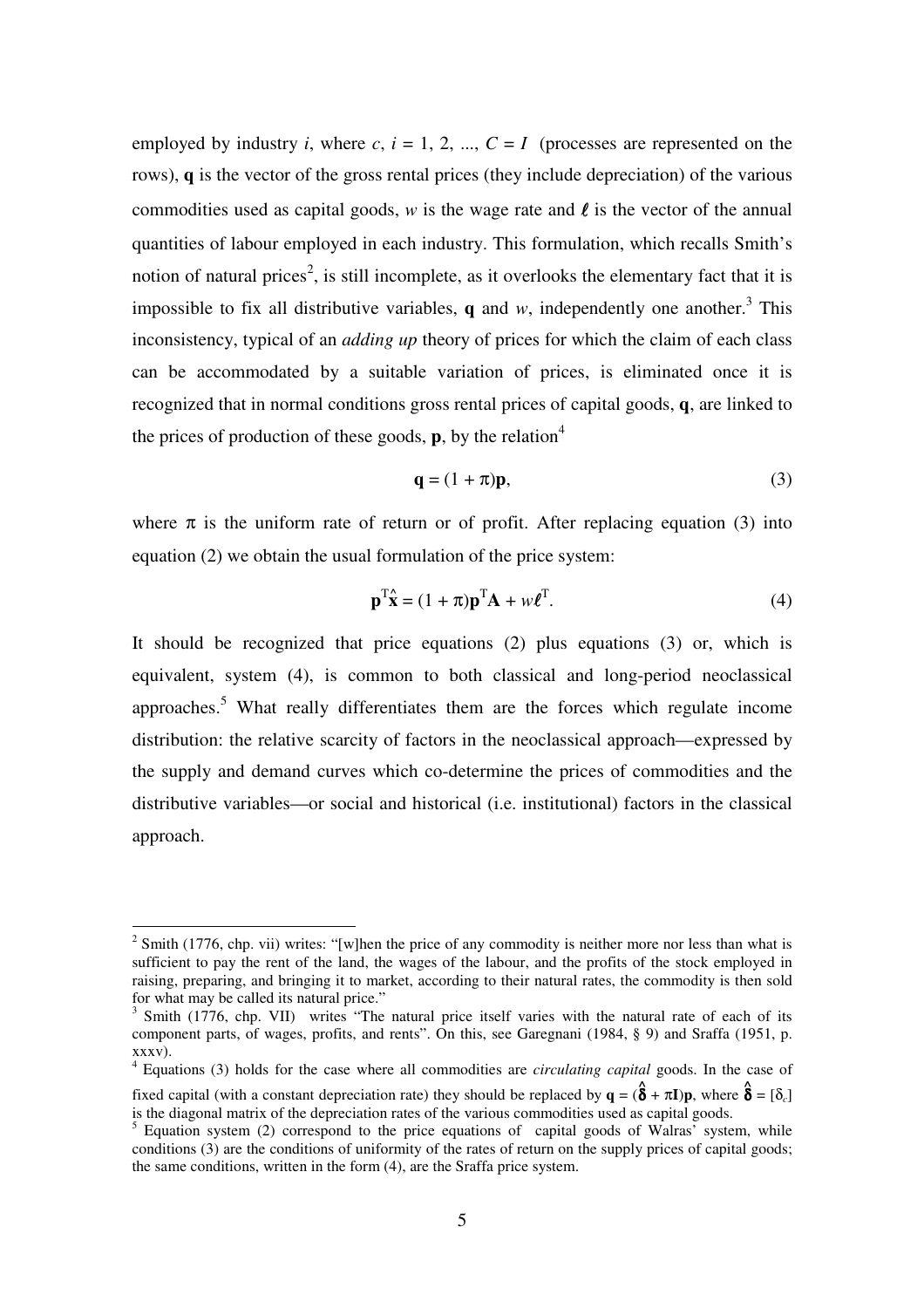It is well known that the neoclassical determination of income distribution is affected by the logical difficulties connected with the notion of 'quantity of capital', both in the demand and in the supply side.<sup>6</sup> In order to avoid to prejudice the validity of the whole logical construction Sraffa, following the classical tradition, decided to consider the quantities produced, **x**, the quantities of commodities employed as means of production, A, and the quantities of labour  $\ell$  as given when he writes the price equations (4). In the Preface of his book he warns:

[a]nyone accustomed to think in terms of the equilibrium of demand and supply may be inclined, on reading these pages, to suppose that the argument rests on a tacit assumption of constant returns in all industries. If such a supposition is found helpful, there is no harm in the reader's adopting it as a temporary working hypothesis. In fact, however, no such assumption is made. No changes in output and [...] no changes in the proportions in which different means of production are used by an industry are considered, so that no question arises as to the variation or the constancy of returns. The investigation is concerned exclusively with such properties of an economic system as do not depend on changes in the scale of production or in the proportions of `factors' (Sraffa, 1960, p. v).

In this way, once a *numéraire* has been chosen, it is possible to deduce from the price equations (4) the relation between the rate of profit and the wage rate. As known, when the Standard commodity is chosen as *numéraire* this relation takes the simple form

$$
\pi = R(1 - w)
$$
, or  $w = 1 - \frac{\pi}{R}$ , (5)

where  $R = (1 - \lambda^*)/\lambda^*$  is the maximum rate of profit and  $\lambda^*$  is the dominant eigenvalue of **Ax^**–1. Formula (5) depicts clearly the *trade-off* between profits and wages, which was impossible to be caught by looking at the price equations (2) only; in other terms it displays very clearly the *residual character* of one distributive variable with respect to the other. With another *numéraire*, the relation between  $\pi$  and *w* takes a more complicated form, but it also shows the trade-off between profits and wages. Relation (5) (or the analogous relation between  $\pi$  and  $w$  entailed by the *numéraire* chosen) shows that that income distribution must be determined *outside* the price equations, that is, outside the sphere of production.

<sup>&</sup>lt;sup>6</sup> We are referring to the impossibility to ensure the inverse monotonicity of the demand of capital with respect to the rate of profit highligted by the reswitching debate and the impossibility to obtain a scalar expression of the quantity of capital independent of the rate of profit .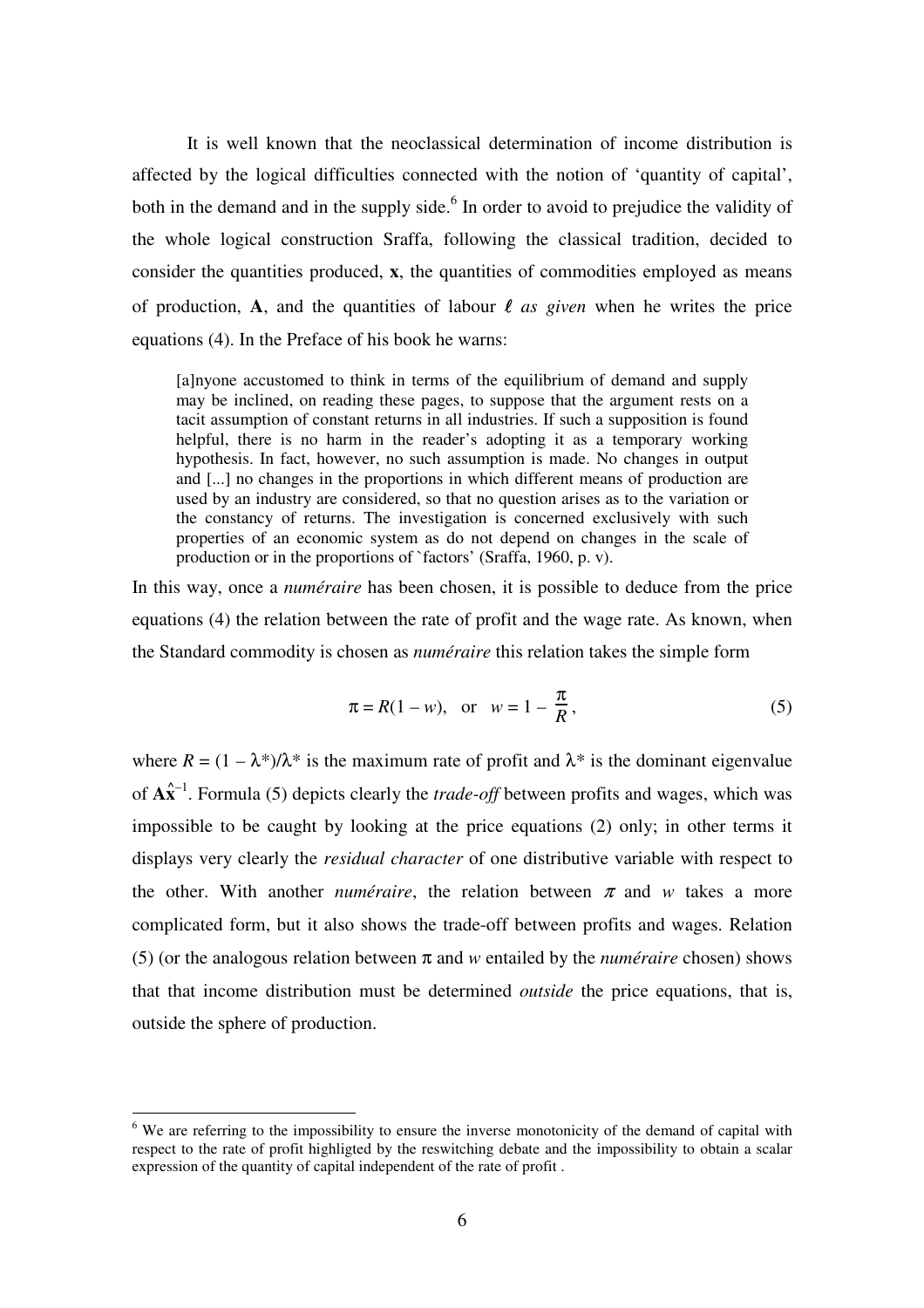While the attitude of marginalists has been that of searching this determination in the 'factors market', the attitude of classical economists (both 'old' and modern) has been that of searching this determination in the 'institutional sphere'. This point has not always been clear in the literature about Sraffa's work. One recurrent point was the idea that Sraffa's price equations represented just *one side of the economic relation*, the supply side, and that they needed a set of demand equations to close the model: for example Samuelson writes:

[m]y fundamental point, let it now be clear, was that Piero Sraffa sought to have but one leg to stand on. Competitive prices, everyone now knows, must stand squarely on the two legs of (1) tastes, desires, needs and distribution of endowments (in short, on *consumer-demand* factors), and (2) technology and production costs. At one time or another, Adam Smith (very briefly), David Ricardo, and Frank Knight (briefly), have tried to concentrate on subcases of reality where competitive prices (price ratios, and goods prices relative to factor prices) can be determined *autonomously* in terms of technology and costs alone: the one-leg case. What is consistent throughout the lifeline of Piero Sraffa – in 1925, 1926, between 1926 and 1930, in 1951 and 1960 – is the attempt to emphasise the singular cases in which the theory of value happens to be dependent only on technology and costs independently of the composition of demand (Samuelson, 1991, p. 570).

Also Joan Robinson writes:

We are concerned with equilibrium prices and a rate of profit uniform throughout the economy, but we are given only half of an equilibrium system to stand on. We need a fence to prevent us plunging off into the abyss (Robinson, 1961, p. 54).

In order to set-up Sraffa's theoretical framework within the realm of classical political economy, and to outline the main characteristics of this approach it is useful to adopt the device proposed by Pierangelo Garegnani, who enucleated the 'core' of this theory, which consists in a subset of relations (equations) that, given the value of some economic magnitudes which are provisionally considered as independent variables (also called 'intermediate data'), determines the remaining variables as dependent or endogenous variables.

In 'old' classical economists (Smith, Ricardo and Marx) the intermediate data are:

- (i) the social product, **x**,
- (ii) the real wage rate,  $\mathbf{w}^T = [w_1, ..., w_C]$ , i.e. a bundle of commodities,
- (iii) the technology of the system, **A**;

the relations belonging to the 'core' determine the following dependent variables: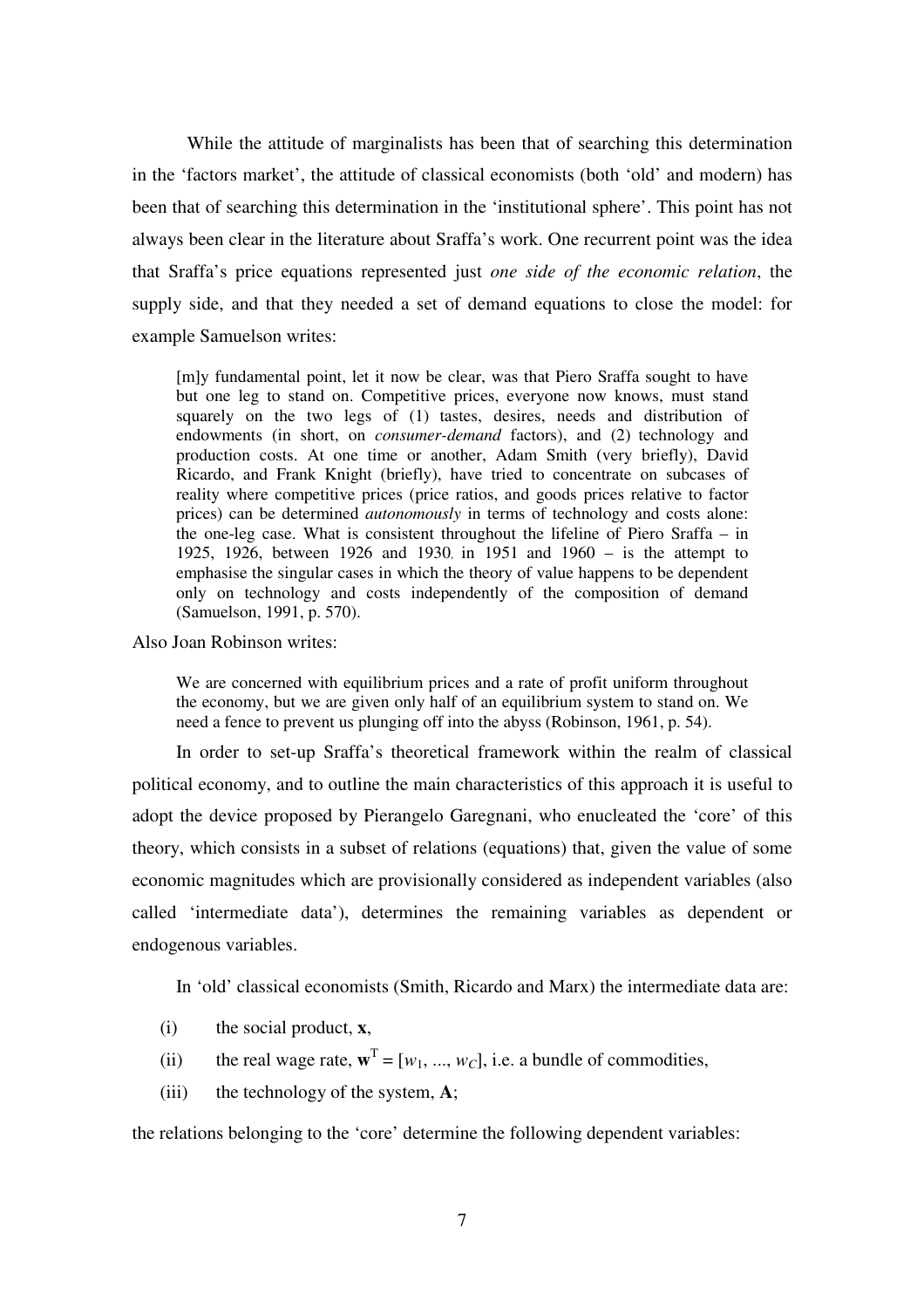- (a) labour employment,  $E^* = \ell^T \mathbf{x}$ ,
- (b) the shares other than wages; in our case where rents are not considered, profits, whose rate is given by<sup>7</sup>  $\Pi = (1 - \lambda_M)/\lambda_M$ ,
- (c) the price system,  $\mathbf{p}^T = \mathbf{p}^{*T}$ ,

where  $\lambda_M$  and  $p^{*T}$  are the dominant eigenvalue end the corresponding eigenvector of the socio-technical matrix  $\mathbf{A} + \mathbf{w}\boldsymbol{\ell}^{\mathrm{T}}$ .

The attitude of 'modern' classical economists, since Sraffa (1960, § 44), is that of considering the rate of profit as the independent distributive variable. Hence in this case the intermediate data are

- (I) the social product, **x**,
- (II) the rate of profit,  $\pi$ ,

 $\overline{a}$ 

(III) the technology of the system, **A**;

the relations belonging to the 'core' determine the following dependent variables:

- (A) labour employment,  $E^* = \ell^T \mathbf{x}$ ,
- (B) the wage rate,  $w^* = 1 \pi/R$ ,
- (C) the price system,  $\mathbf{p}^{*T} = w^* [\mathbf{I} (1 + \pi) \mathbf{A}]^{-1}$ .

This distinction makes clear that the relations of the 'core' of the system can be adequately expressed by 'necessary quantitative relations' (Garegnani, 2007, p. 186), i.e. by equations and formal relations. On the contrary, the magnitudes which are taken as given in the core, i.e. the intermediate data, are determined by forces that are less susceptible to be represented by means of formal relations.

 Obviously, no one in the surplus approach denies that there are influences and feedbacks among the various intermediate data and between the dependent variables on the one hand and the intermediate data on the other hand. But these influences have not the same level of generality and unambiguousness: they may change significantly according to the institutional circumstances and may go in both directions, partially compensating one another. These relations are thus better studied outside the 'core' of

<sup>&</sup>lt;sup>7</sup> In this case the price system becomes  $\mathbf{p}^T = (1 + \pi)\mathbf{p}^T(\mathbf{A} + \mathbf{w}\mathbf{\ell}^T)$  (in coherence with old classical economists, wages are supposed to be paid in advance). The ensuing rate of profit is the maximum rate of profit, Π.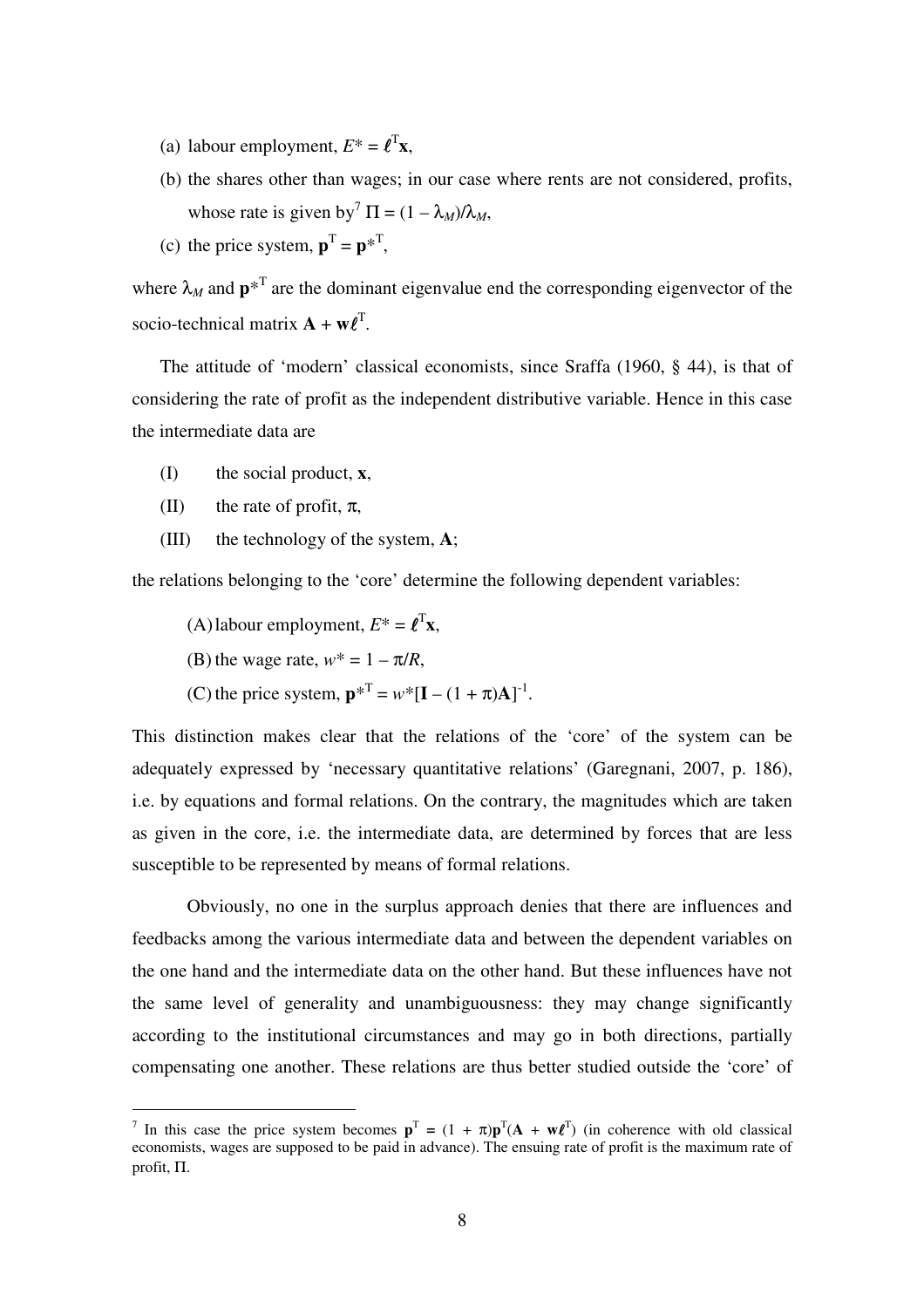the system, and in a partially different way: other disciplines, like political or social sciences, economic history, etc., can here usefully support the economic investigation.<sup>8</sup> For example it is obvious that relative prices affect the composition of final output by affecting the demand of the various commodities. $9$  But these effects may change according to the historical or social circumstances; moreover, they are not univocal, and can partially compensate each other. For all these reasons it is preferred to consider the intermediate data (i), (ii) and (iii) of old classical economy or  $(I)$ ,  $(II)$  and  $(III)$  of modern classical political economy as determined *separately* from the endogenous variables of the core; formally this is realized by consider the intermediate data *as given* when one is studying the forces that determines the endogenous variables of the 'core': (a), (b) and (c) or  $(A)$ ,  $(B)$  and  $(C)$ .

There are cases where some specific institutional problems could be analysed in a formal way: for example the study of gravitation of market prices around production prices, or the study of the accumulation process in Ricardian frameworks. But, again, the formalization concerns the specific problem at hand, not the working of the entire economic system. Hence, in these stages of analysis other variables are kept frozen at

Cambridge, 9th December, 1964

Dear Arun,

I am sorry to have kept your MS so long – and with so little result.

The fact is that your opening sentence is for me an obstacle which I am unable to get over. You write: "It is a basic proposition of the Sraffa theory that prices are determined exclusively by the physical requirements of production and the social wage-profit division, with consumers demand playing a purely passive role."

 Never have I said this: certainly not in the two places to which you refer in your note 2. Nothing, in my view, could be more suicidal than to make such a statement. You are asking me to put my head on the block so that the first fool who comes along can cut it off neatly.

Whatever you do, please do not represent me as saying such a thing.

 This initial and to me quite maddening obstacle has prevented me, in spite of many attempts, from reading understandingly your article. You must find a more detached reader to advise you about it. I am very sorry to seem so unhelpful, but I have spent quite a lot of time upon your work, to no purpose. I do not think that it would be any good keeping it longer, so I now return it to you.

Yours sincerely,

<sup>&</sup>lt;sup>8</sup> As we will see later, Luigi Pasinetti has proposed an analogous, although not coincident, 'separation' between a theoretical stage of analysis (to be faced by the deductive methods of pure economic theory) and an institutional stage, (to be faced with the support of other disciplines).

<sup>&</sup>lt;sup>9</sup> Interesting enough is a letter on this issue sent by Sraffa to Arun Bose (SP, C32/3). I reproduce it here integrally.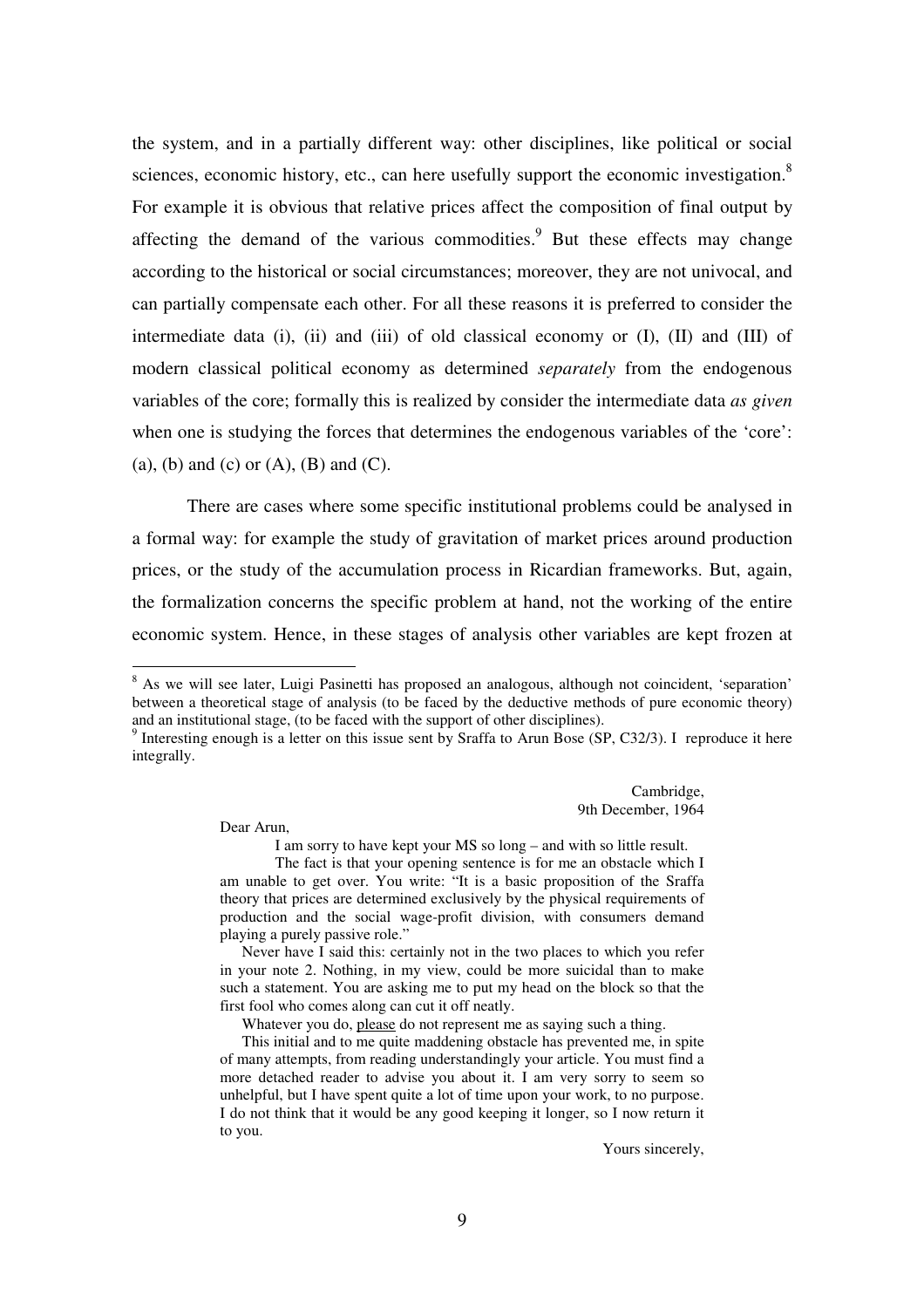some given levels: for example, the wage rate is taken as given when one studies how market prices gravitate around natural prices in consequence of capital mobility (see, for example, Boggio, 1990, p. 48, or Duménil and Lévy, 1993, chapter 5, or Garegnani, 1990, p. 333); again, the level of the wage rate is taken as given when one studies how profits are accumulated and new plots of land are cultivated (see Bellino, 2014, in particular § 3, and Kurz and Salvadori, 2006, pp. 110-1).

 This attitude to analyse the working of an economic system in different stages, each for a specific problem or situation, sometimes in formal terms, in other cases by using the instruments of social, historical and institutional analysis, is in sharp contrast with the attitude followed by neoclassical economists, which normally refer to a *general model*. 10

#### **3. Structural Economic Dynamics**

Luigi Pasinetti is probably the scholar that more than other succeeded in making a sort of bridge between the Keynesian major instances and the modern classical reappraisal led by Sraffa. Pasinetti's model of structural change grounds in fact on Keynes principle of effective demand and on classical value theory of distribution and value. He presented this model in his PhD dissertation in 1963; then it was published in various versions in (1965, 1981, and 1993).

This analysis has a twofold objective:

 $\overline{a}$ 

- i) to study the *consequences* of structural change of technology and of final demand on output, value and employment;
- ii) to study the conditions that *have to be satisfied* in order to accomplish the potential of the system concerning growth, employment and the satisfaction of final wants.

In brief, we could say that objective i) is descriptive, while objective ii) is normative. To handle objective i) Pasinetti starts from Sraffa's price equations and extends them to the

 $10$  This is, probably, one of the reasons that explains the difficulties in communicating between the two approaches. In principle, however, also Neoclassical theory adopts *the same* methodological choice to consider some (other) magnitudes as given when it studies how its endogenous variables are determined: in general equilibrium analysis, for example, preferences, endowments, technology and property rights are taken as given when prices and allocations are determined. The obvious links between these groups of variables and data are intentionally *not* analysed.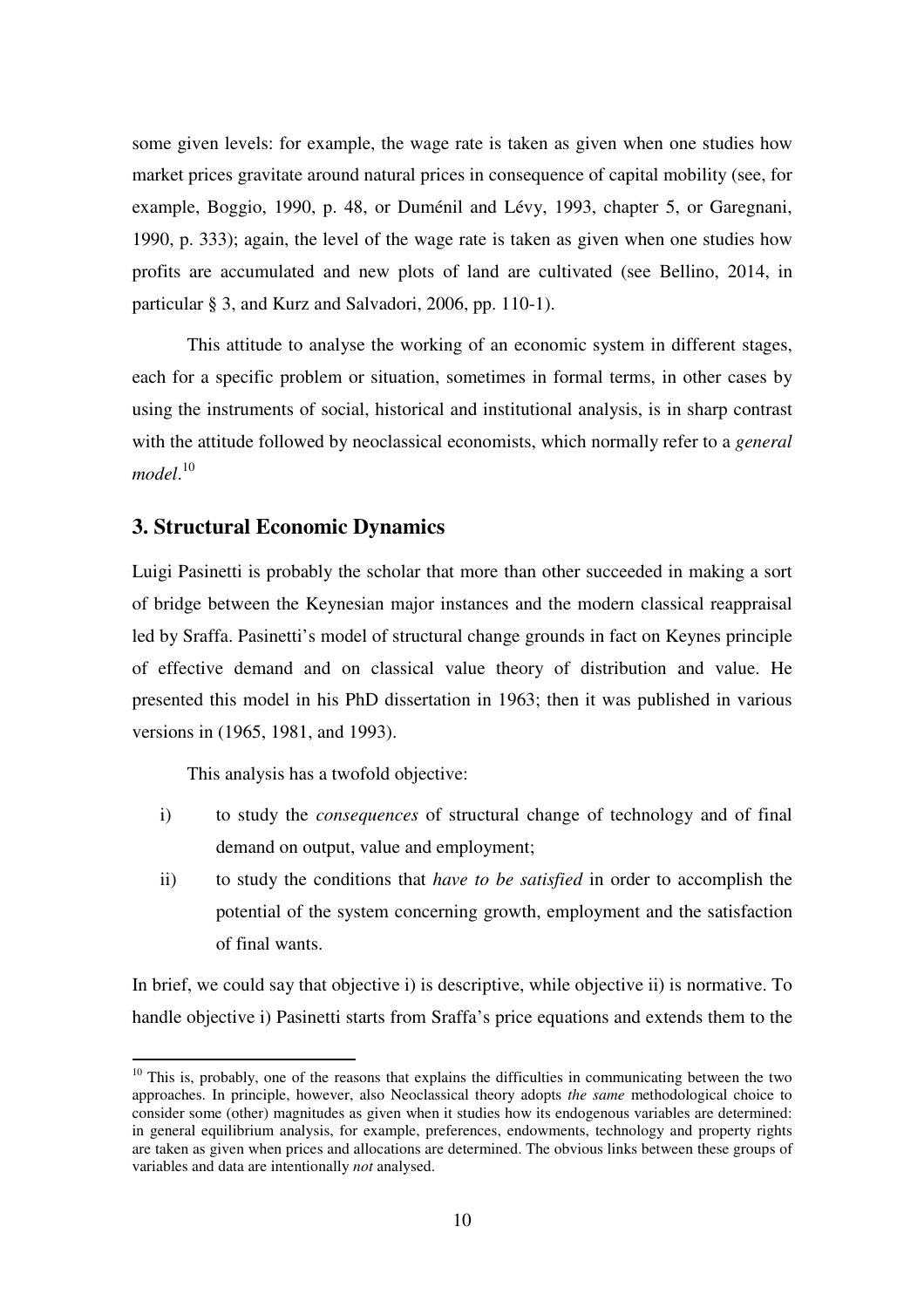case of an economic system undergoing a process of structural change, i.e. a change in the proportions of the various industries. Hence, some of the magnitudes that have been kept as given in the price equations, here *must* be left free to change. But, as we will see immediately, this extension is done in line with the methodological requirements imposed by the logical structure of surplus theories.

The price equations considered by Pasinetti are

$$
\begin{bmatrix}\n0 & \cdots & 0 & \pi + \delta_1 & \cdots & 0 & l_1 \\
\vdots & \ddots & \vdots & \vdots & \ddots & \vdots & \vdots \\
0 & \cdots & 0 & 0 & \cdots & \pi + \delta_c & l_c \\
0 & \cdots & 0 & 0 & \cdots & 0 & \lambda_1 & v_1 \\
\vdots & \ddots & \vdots & \vdots & \ddots & \vdots & \vdots & \vdots \\
0 & \cdots & 0 & 0 & \vdots & 0 & \lambda_c & v_c \\
c_1 & \cdots & c_c & j_1 & \cdots & j_c & 0 & w \n\end{bmatrix}\n\begin{bmatrix}\np_1 \\
p_2 \\
p_3 \\
p_4 \\
p_5 \\
p_6 \\
p_7 \\
p_8\n\end{bmatrix}\n=\n\begin{bmatrix}\np_1 \\
\vdots \\
p_c \\
p_c \\
\vdots \\
q_c \\
w + \pi \sum_{c=1}^C v_c c_c\n\end{bmatrix}.
$$
\n(6)

We are considering an economic system where *C* final commodities are produced. 1 unit of commodity  $c$  requires  $\ell_c$  units of labour and 1 unit of a capital good, specific to the commodity,  $c = 1, ..., C$  (for this reason we will call briefly 'capital good  $c$ ' the capital good employed in the production of commodity  $c$ );<sup>11</sup> in each production period a *constant* proportion,  $\delta_c$ , of capital good *c* wears out. 1 unit of capital good *c* is produced by  $\lambda_c$  units of labour. Let  $c_c$  be the units of final good *c* required by each individual as final consumption; let  $j_c$  be the individual demand of capital good  $c$  by the final sector (net investment). Let  $p_c$  and  $q_c$  be the prices of commodity  $c$  and of its specific capital good. System (6) contains  $2C + 1$  equations in  $2C + 2$  unknowns:  $p_1, ..., p_C, v_1, ..., v_C, w$ and  $\pi$ . The first 2*C* equations can be written as:

$$
p_c = (\delta_c + \pi)v_c + w\ell_c, \qquad c = 1, ..., C, \qquad (6p)
$$

$$
v_c = w\lambda_c, \qquad c = 1, ..., C. \qquad (6v)
$$

<sup>&</sup>lt;sup>11</sup> Following Pasinetti, the capital good used to produce 1 unit of commodity  $c$  can be considered as a *composite commodity*, that he calls 'productive capacity of final good *c*'. In this way we can denote by *the same* single magnitude a set of heterogeneous means of production. The advantage of this procedure is that a change of the *physical form* of productive capacity of a final commodity, induced for example by technical change, can be ultimately reduced to a decrease in quantity of vertically integrated labour necessary to produce the commodity (for further details, see Pasinetti, 1973, § 15).

Moreover, here we are considering the case where capital goods are produced only by labour. The general case, where capital goods are produced by labour and other capital goods, is presented in (Pasinetti, 1981, chp. II, sect. 7).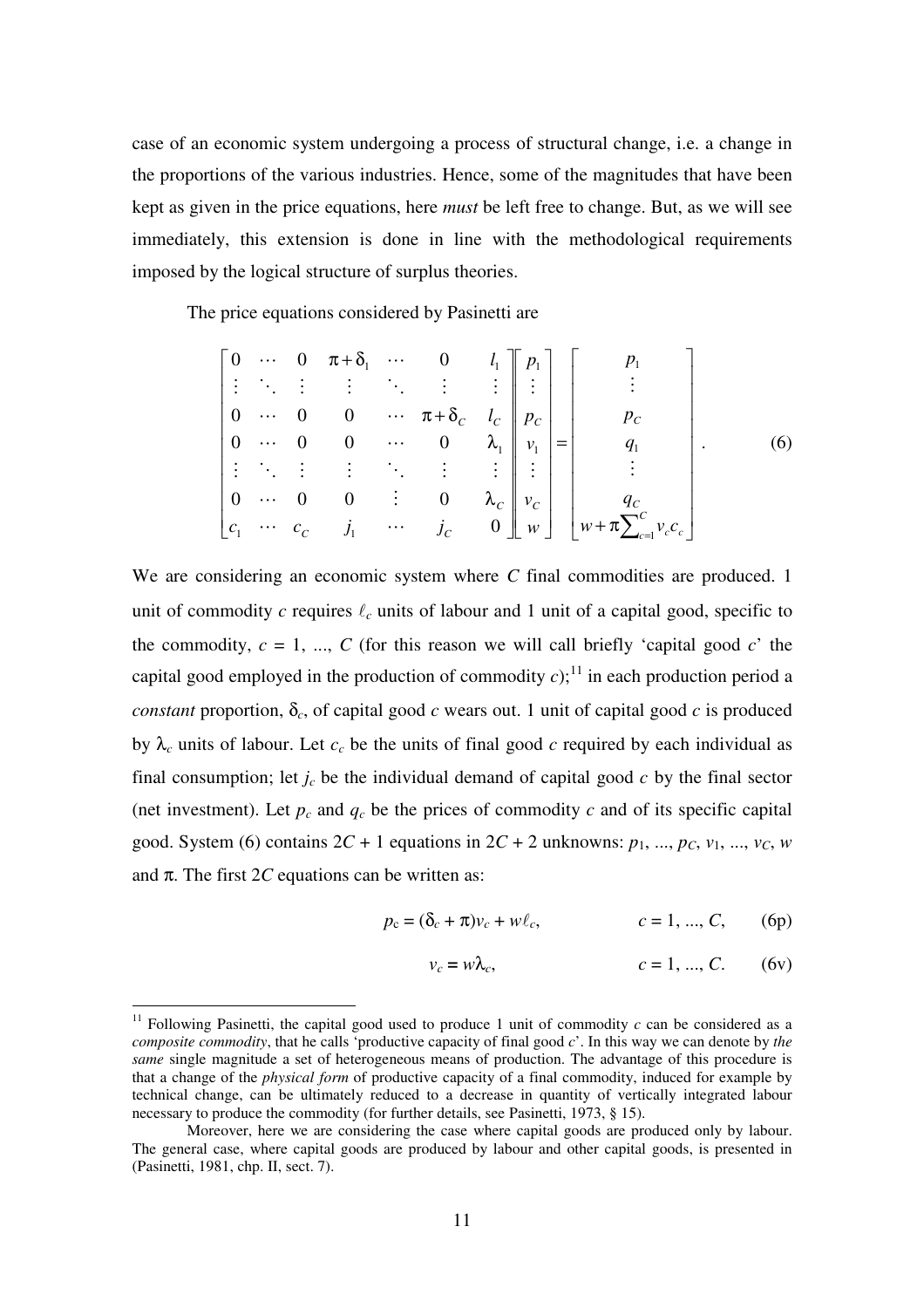After having chosen the *numéraire*, it remains one degree of freedom which express, as usual, the fact that income distribution is determined outside the price equations. For example, if we chose commodity '1' as *numéraire*, i.e. if we set  $p_1 = 1$ , we obtain after substitution  $1 = p_1 = (\delta_1 + \pi) w \lambda_1 + w \ell_c$ , which originates the following inverse relation between the rate of profit the wage rate expressed in terms of commodity '1':

$$
w = \frac{1}{(\delta_1 + \pi)\lambda_1 + \ell_1}.
$$

There remain, however, a further equation in system (6), the last one,

$$
\mathbf{p}^{\mathrm{T}}\mathbf{c} + \mathbf{v}^{\mathrm{T}}\mathbf{j} = w + \pi \mathbf{v}^{\mathrm{T}}\mathbf{c},\tag{6N}
$$

which expresses the condition that all incomes (wages + profits) must be entirely spent.

In addition to the price system we have a quantity system. Let  $x_c$  and  $k_c$  be the quantities produced of final good  $c$ , and of its productive capacity; let  $x_N$  be the quantity of labour employed in all production activities. The quantity equations are

$$
\begin{bmatrix}\n0 & \cdots & 0 & 0 & \cdots & 0 & c_1 \\
\vdots & \ddots & \vdots & \vdots & \ddots & \vdots & \vdots \\
0 & \cdots & 0 & 0 & \cdots & 0 & c_c \\
\delta_1 & \cdots & 0 & 0 & \cdots & 0 & j_1 \\
\vdots & \ddots & \vdots & \vdots & \ddots & \vdots & \vdots \\
0 & \cdots & \delta_c & 0 & \cdots & 0 & j_c \\
l_1 & \cdots & l_c & \lambda_1 & \cdots & \lambda_c & 0\n\end{bmatrix}\n\begin{bmatrix}\nx_1 \\
x_2 \\
x_c \\
k_1 \\
\vdots \\
k_c \\
k_c \\
k_c \\
x_N\n\end{bmatrix} =\n\begin{bmatrix}\nx_1 \\
x_1 \\
x_2 \\
k_1 \\
\vdots \\
k_c \\
k_c \\
x_N\n\end{bmatrix}.
$$
\n(7)

System (7) contains  $2C + 1$  equations in  $2C + 1$  unknowns:  $x_1, ..., x_C, k_1, ..., k_C, x_N$ . It is a homogeneous system; once the condition to ensure not-trivial solution is satisfied<sup>12</sup> we have one degree of freedom; the quantity which is more adapt to be fixed from outside is the employment level,  $x_N$ ; if we want to guarantee full employment we fix

$$
x_N = N,\tag{8}
$$

where *N* is the amount of the labour force.

The last equation of system (7) is

$$
\ell^{\mathrm{T}} \mathbf{c} + \boldsymbol{\lambda}^{\mathrm{T}} \mathbf{j} = N. \tag{7N}
$$

 $12$  For details see Pasinetti (1981, chp. II, § 3).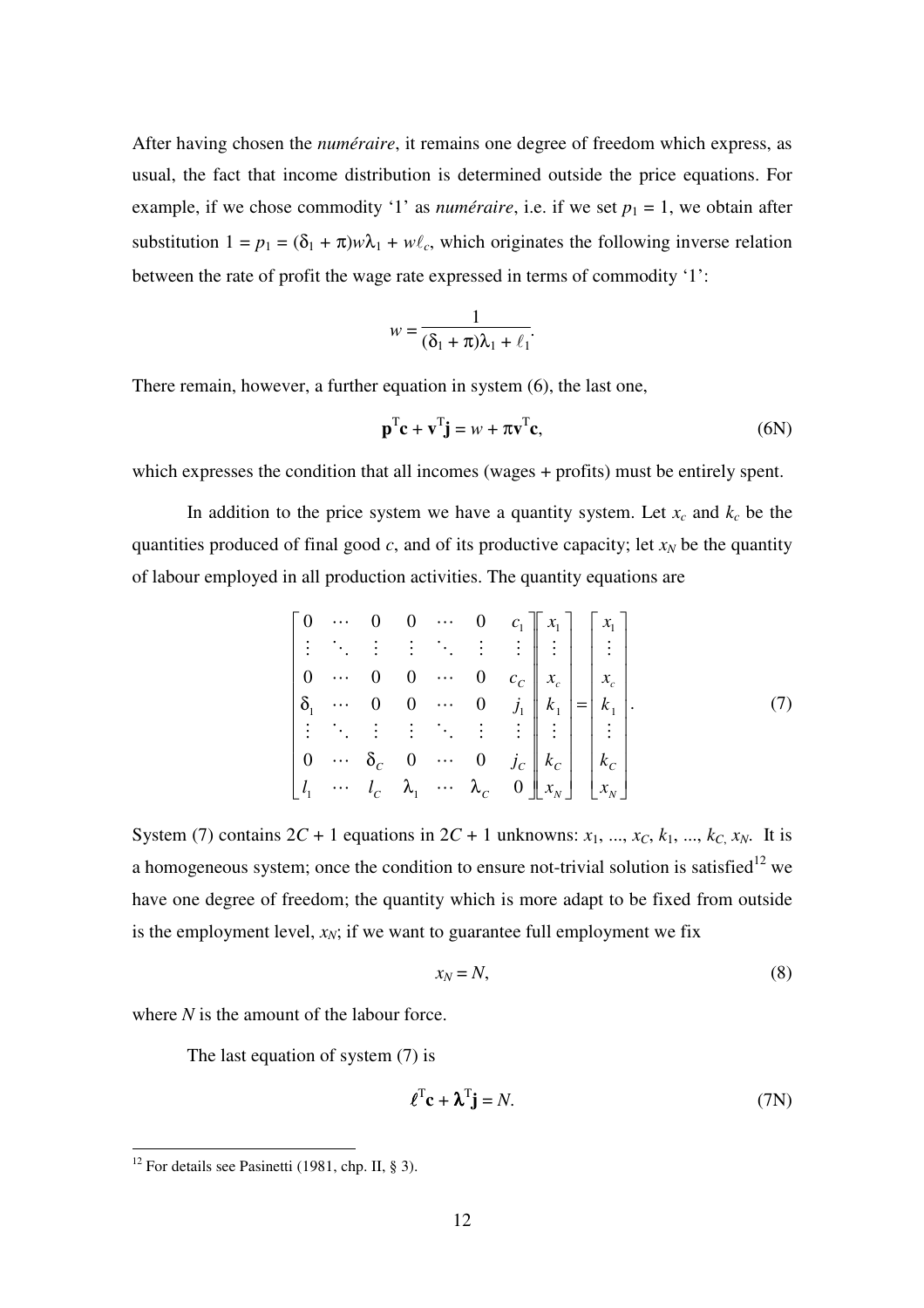Equations (6N) and (7N) together express the Keynesian principle of effective demand: wages and profits must be entirely spent in order to ensure that labour requirements employ the available amount of labour force. As we will see in brief this condition is never authomatically satisfied.

 Pasinetti assumes that all magnitudes entering as 'parameters' in the description of the industrial system of the previous section are now allowed to change. In particular, Pasinetti supposes that technical coefficients, final demand coefficients and population vary according to the following exponential functions

$$
\ell_c(t) = \ell(0) e^{\rho_c t}, \quad \lambda_c(t) = \lambda(0) e^{\rho_{j_c} t}, \quad c_c(t) = c(0) e^{r_c t}, \quad N(t) = N(0) e^{nt}.
$$
 (9)

There remains a set of coefficients in the quantity equations (7) whose dynamics has not yet been specified: they are the coefficients of net investment in capital good  $c$ ,  $k_{cN}$ . In coherence with his normative attitude, Pasinetti fix them in such a way that the productive capacity of each commodity increases in line with the evolution of final demand for that commodity. This amount to  $fix^{13}$ 

$$
k_{cN}(t) = (n + r_c)c_c(t).
$$
 (10)

The dynamics of parameters envisaged by equations (9) and (10) entails a *structural change* for the endogenous variables of the system considered: for prices, for sectoral output, for sectoral employment, as well as a macro-dynamic for the aggregate level of employment. This is a relevant result for a growth model. We do not enter here into details (see Pasinetti, 1981, chp. V).

 The second objective pursued by Pasinetti in this investigation derives from interpreting the equilibrium conditions just as relations describing an ideal (efficient) situation, where the 'potential' of the economic system concerning growth, employment and satisfaction of final wants is realized at best, independently of the study of the forces that will take care to realize these conditions in an actual system. This allows him to 'separate' a level of analysis where the various conditions that must be satisfied in the ideal or 'natural' configuration of the economic system are described and a level of analysis where the institutional mechanisms to achieve these conditions are described

 $13$  For details see Pasinetti (1981, chp. V, sect. 4).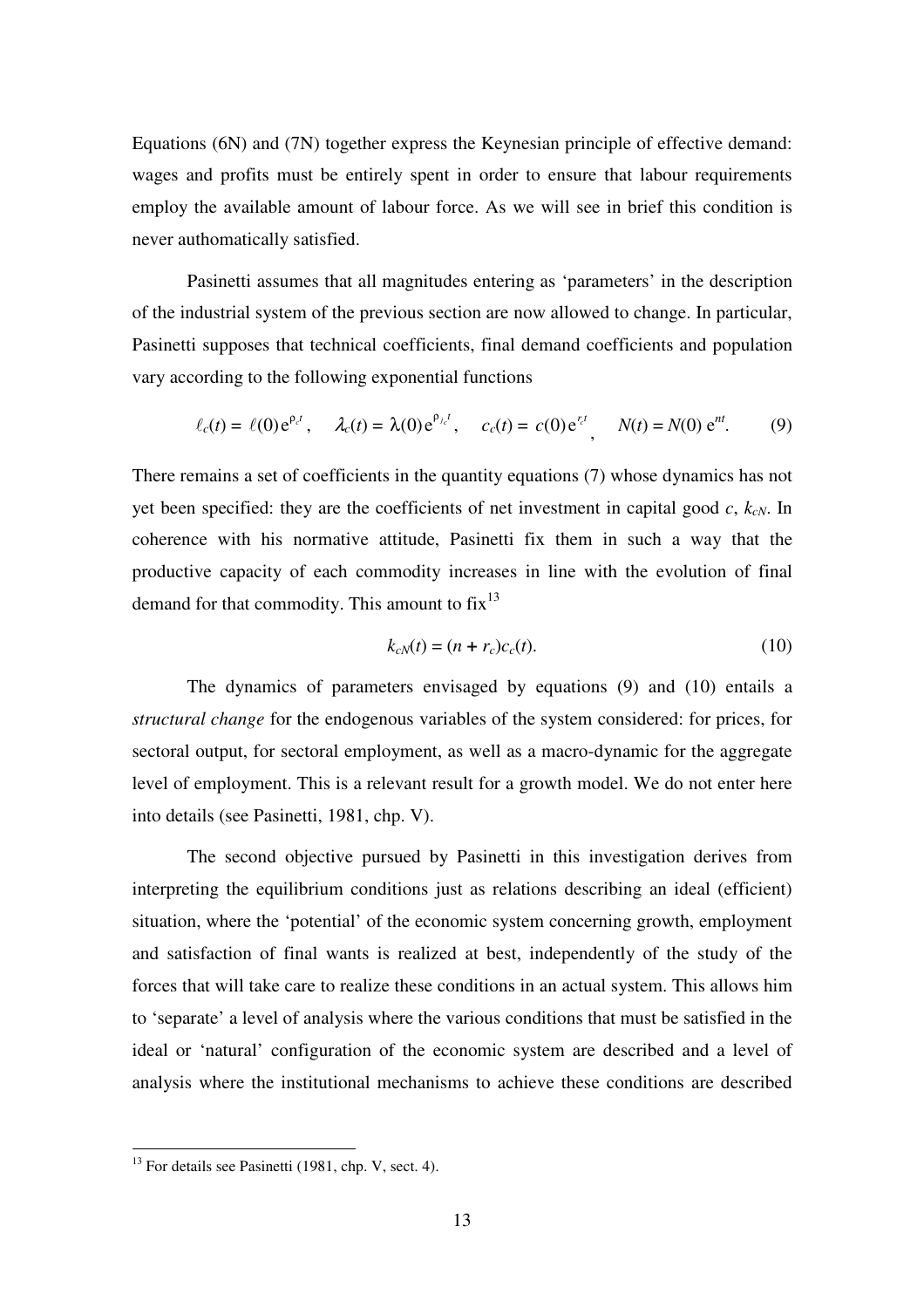and compared.<sup>14</sup> We could summarize the relations that must be satisfied in the 'natural' system in five points as follows:

(**N**1) a price system which guarantees the reproducibility of the various commodities, identified by the first 2*C* equations of system (6);

(**N**2) a set of output levels which satisfy the final demand of each commodity, identified by the first 2*C* equations of system (7);

(**N**3) the 'macro–economic condition', i.e., equations (6N), (7N) and (8), which together guarantees full employment of labour force;

(**N**4) an income distribution configuration which guarantees the growth of the productive capacity in each sector in line with the growth of the final demand of the respective commodity. Pasinetti envisages the fulfillment of this goal by a set of *differentiated* rates of profit, called 'natural rates of profit', determined by the total rate of growth of the final demand of the correspondent commodity ( $\pi_c = n + r_c$ ,  $c = 1$ , ..., *C*); it is possible to prove that in this case the price of each commodity becomes proportional to the quantity of labour which is necessary i) to reproduce the commodity, ii) to reproduce its means of production and iii) to expand these means according the growth rate of final demand of that commodity. A renewed form for the theory of labour value takes thus shape in this case. Consequently, each individual receives a fraction of the net product equal to the proportion of the quantity of labour he contributes with respect to the total labour of the system ('labour principle' of income distribution);

(**N**5) a natural rate of interest, which guarantees that the debt and credit relationships among individuals do not distort the income distribution process from its 'labour principle'.

 $14$  It is interesting to observe that a similar perspective has been suggested by Sraffa himself in a note written in 1942:

This paper deals with an extremely elementary problem; so elementary indeed that its solution is generally taken for granted. The problem is that of ascertaining the conditions of equilibrium of a system of prices  $\&$  the rate of profits, independently of the study of the forces which may bring about such a state of equilibrium. Since a solution of the second problem carries with it a solution of the first, that is the course usually adopted in modern theory. The first problem however is susceptible of a more general treatment, independent of the particular forces assumed for the second;  $\&$  in view of the unsatisfactory character of the latter, there is advantage in maintaining its independence (D3/12/15: 2).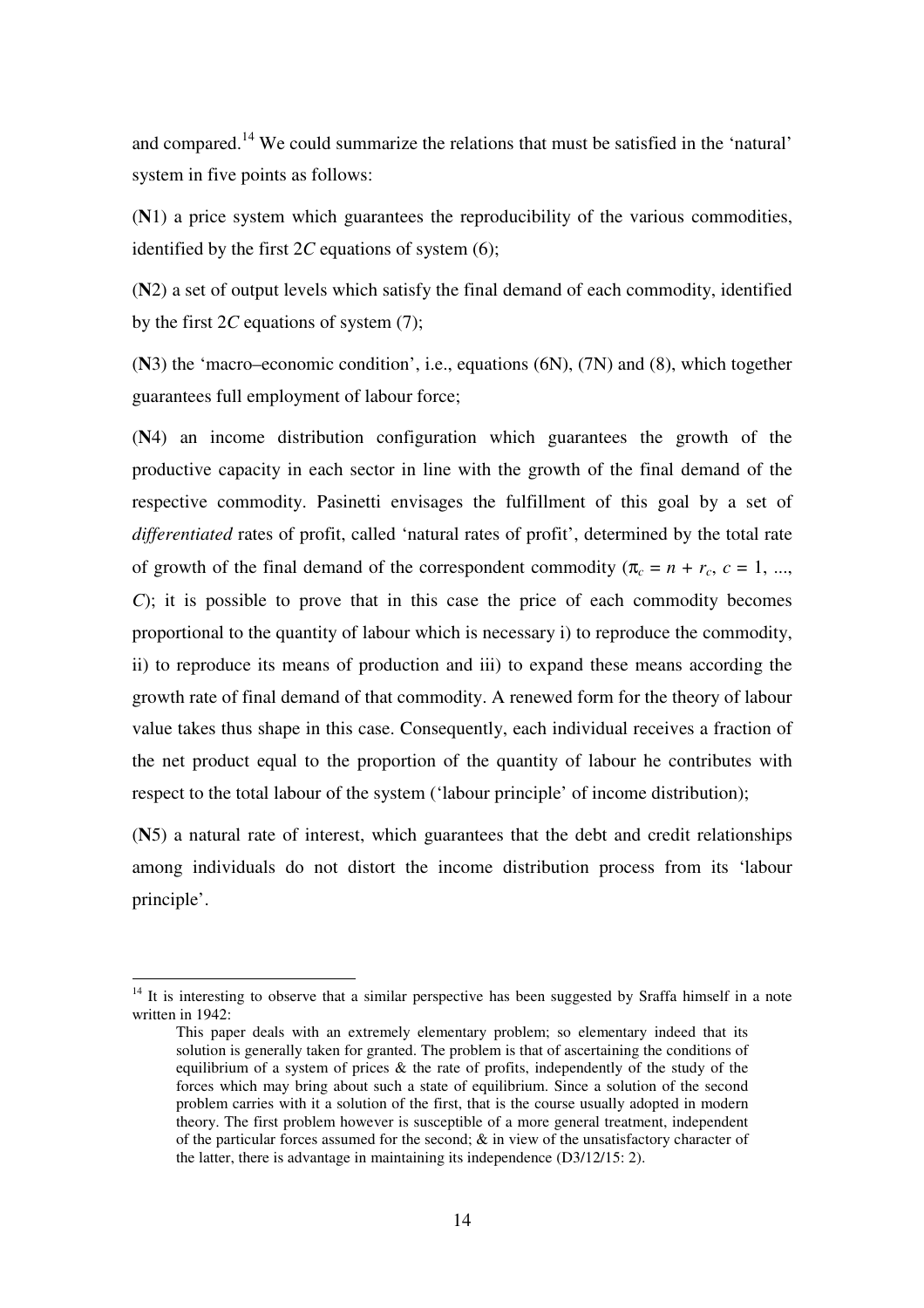The connection of the 'natural' relations with actual systems is seen by Pasinetti as an 'institutional' problem. In particular, as regards the achievement of goals listed above as (N1)-(N5) we can observe<sup>15</sup> that goals (N1) and (N2) are normally fulfilled in capitalist systems: free competition ensures that prices tend towards their normal levels while the Keynesian principle of effective demand aligns the output of each commodity to its demand.<sup>16</sup> On the contrary, goal  $(N3)$  is *not* automatic in modern capitalist economies; moreover, the phenomenon of structural change is for Pasinetti a force that contrasts with the fulfillment of this objective; it can be pursued by means of several policies, according to the specific situation of the system (introduction of new goods, search of new markets, public investments, monetary policies, etc). Goals (N4) and (N5) are probably never feasible, or only partially feasible, in capitalist systems; nevertheless, they may represent a sort of benchmark levels, to evaluate how far an actual system is far from its 'natural' configuration.<sup>17</sup>

### **4. Two directions, one framework**

To carry out our comparison between the surplus approach and the structural dynamics research programmes it is convenient to start from two (quite long) quotations from our two authors. Garegnani writes:

[W]hy take as given some magnitudes that the theory has also to determine, and are therefore ultimately in the nature of unknowns? We shall see ... below how this method of 'intermediate data' has its basis in the distinction, implicit in the application of the notion of surplus to a market economy, between two fields of inquiry and the corresponding different methods of analysis. On the one hand, we have the necessary quantitative relations, which competition entails between commodity prices and distributive variables and, which, in their comparative simplicity, are of a nature allowing for a mainly deductive treatment. On the other, we have the circumstances determining what we have described as the

<sup>&</sup>lt;sup>15</sup> For further details see Pasinetti (1981) and Bellino (2011).

<sup>&</sup>lt;sup>16</sup> It could also be argued that goals  $(N1)$  and  $(N2)$  are both fulfilled by competition only (without the need to invoke the Keynesian principle of effective demand): the gravitation process envisaged by classical economists presupposes a joint movement of prices *and* quantities towards their normal position.  $17$  An interesting perspective through which to penetrate the meaning of the natural configuration comes from the fact that the *same* commodity receives normally a *different* price according to the vertically hyper-integrated subsystem which uses it as a means of production. This result, which regards the general case—not considered here—where capital goods are produced by capital goods and labour, emerges clearly in Pasinetti (1988, §3). The apparent oddness of this result disappears if one recognizes that while the uniformity of the rate of profit as well as the law of one price are typical of competitive systems, in the natural configuration prices measure the difficulty of reproduction of the various commodities. Within the vertically hyper-integrated subsystem this difficulty will be suitably modified according to the diversified structure of the growth rates of the final demand of each specific commodity. This diversification is at the basis of the different pricing of the same commodity.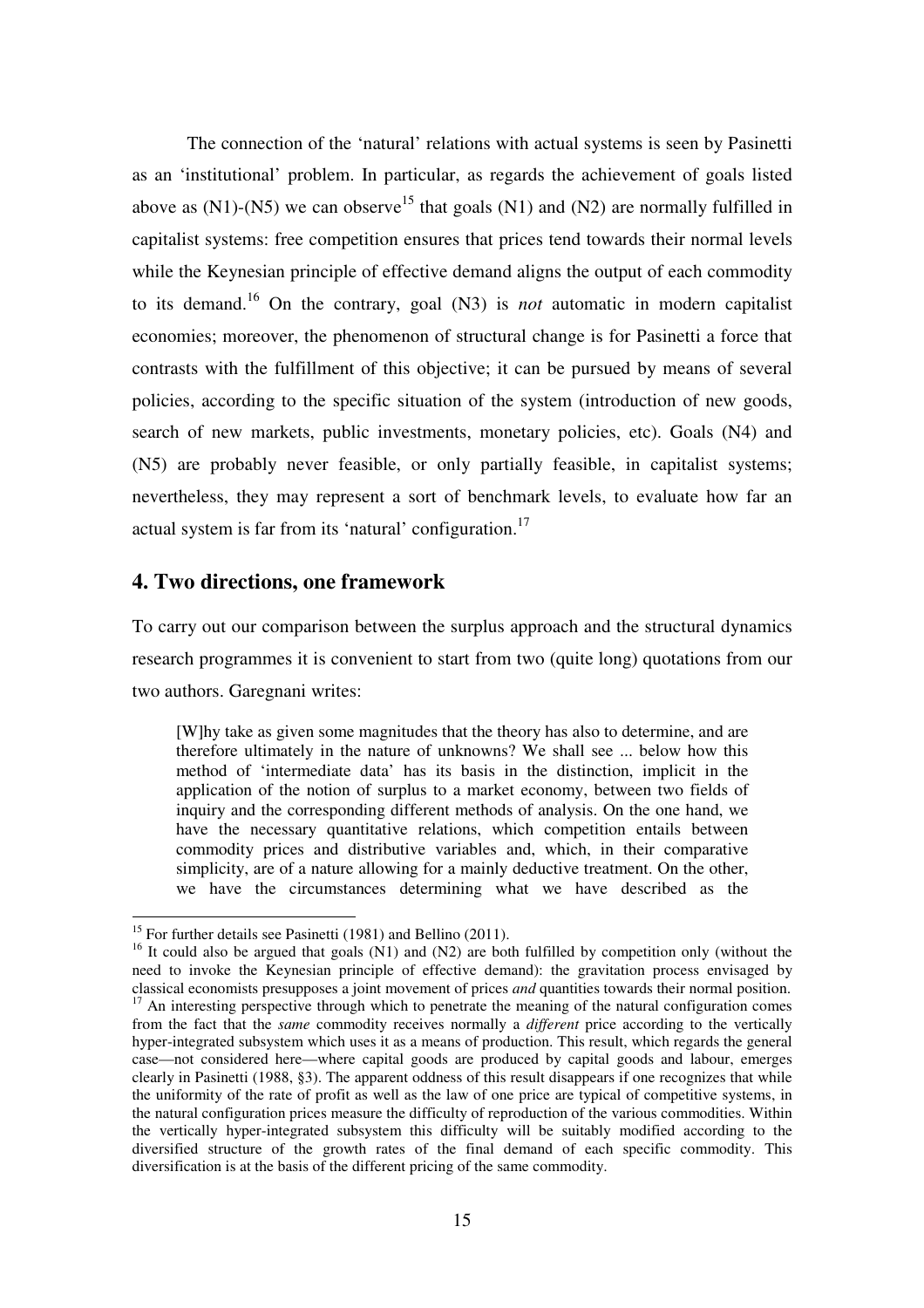'intermediate data': the subsistence or, more generally, the wage, the outputs, the technical conditions of production. These circumstances were seen to be closely related to institutional and historical factors, which, because of their complexity and variability according to circumstances, prevented deducing the corresponding variables from a few basic principles as was possible for prices and profits in the 'core'. Those intermediate data rather required, for their study, methods of a more inductive kind. This distinction, concerning both contents and methods, which underlies the notion of surplus, appears to be what has entailed the separation between the two fields of analysis and the corresponding logical construct of the 'intermediate data' (Garegnani, 2007, p. 186).

#### Pasinetti writes:

In the previous chapters, the analysis has been concentrated on the theoretical scheme of what has been called the 'natural' economic system of a simple [...] production economy. The natural economic system represents so to speak the framework skeleton of the present theoretical construction. It is a set of relations that possess characteristics of analytical relevance and logical consistency, with strong normative properties.

 But the natural economic system does not come into existence automatically. For any actual economic system, the problem arises of inventing and setting up those organizational devices – in other words those 'institutions' – which put into motion processes actually able to bring the natural economic system into existence. [...] The institutional problem does not need to have a unique solution, nor does it emerge once for all. By being a problem of construction of organizational devices (the institutions) in order to achieve certain results (the natural economic system), it is obviously susceptible of being faced in different ways, from place to place, from time to time, and at the variation of many external circumstances, without mentioning that the organizational field is itself subject to continuous evolution and innovation.

 Moreover, an economic system does not come about in a vacuum. It presupposes a complex network of political, juridical, and legal institutions. These institutions may have been shaped through different historical processes or according to different traditions in different countries, sometimes with even stronger requirements than those behind economic institutions. With this wider institutional framework, the economic institutions must merge and intermingle, while carrying out the task entrusted to them (Pasinetti, 1993, pp. 117-8).

In both authors we observe a 'separation' of the analysis into a more restricted theoretical level of relations (the 'core' and the 'natural system') and a second level which includes in both cases the institutional level. This 'separation' does not overlap for the two authors. Pasinetti's natural system is a theoretical construction that includes the essential relations among sectoral outputs, relative prices, employment and wages, profits and interest that must be satisfied in an economic system in order to exploit at best its potential, *independently of the institutional set-up* to enforce these relations. Garegnani's core is a subset of relations among the same set of magnitudes in the case of a *specific institutional set-up*: capitalism.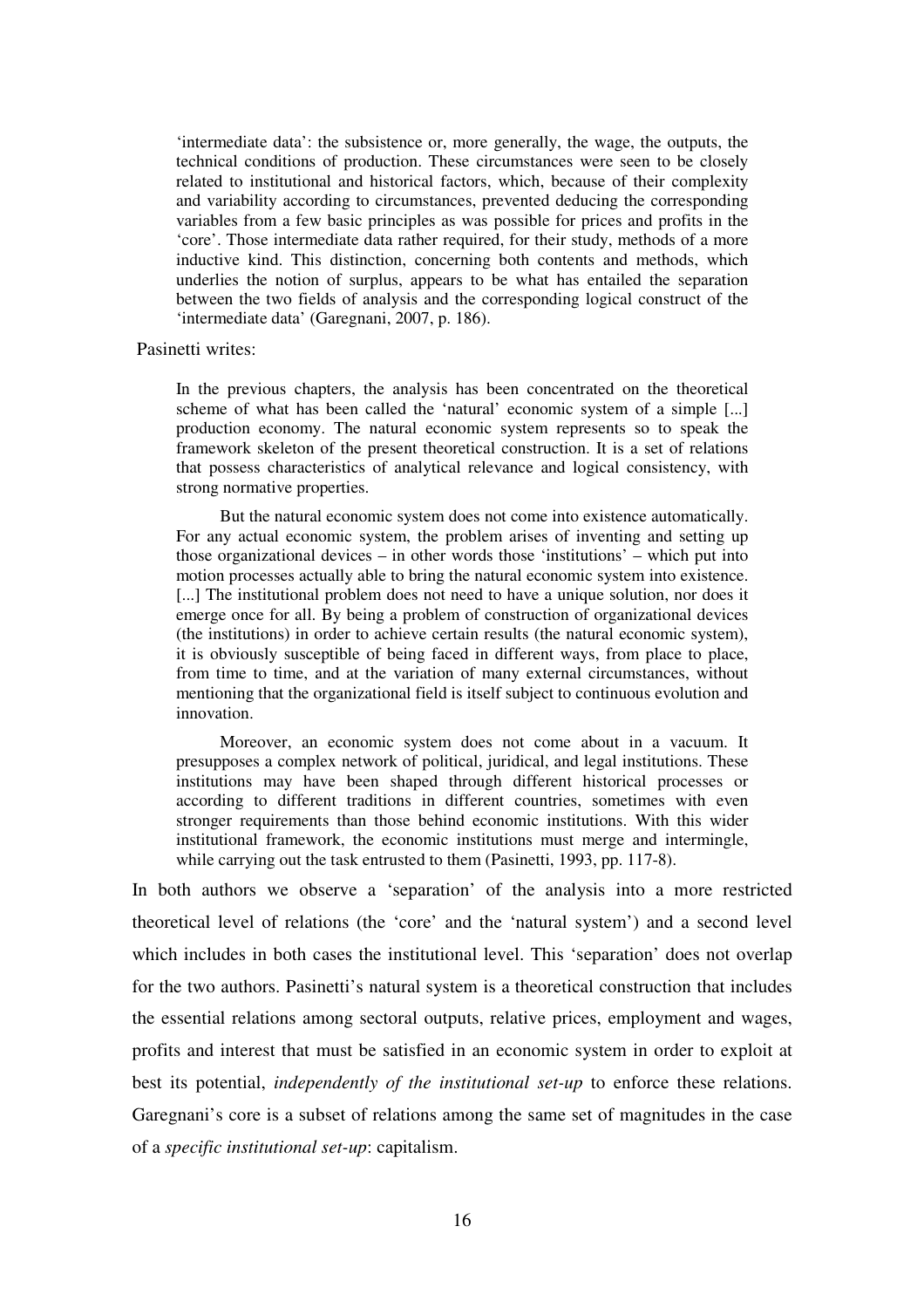| Core of a capitalist system<br>(Garegnani) |                          | <b>Natural system (Pasinetti)</b>          |                                                                      |
|--------------------------------------------|--------------------------|--------------------------------------------|----------------------------------------------------------------------|
| (intermediate)<br>data                     | dependent<br>variables   | (changing) data                            | dependent variables                                                  |
| social product $(x)$                       | employment, $(\ell^T x)$ | population $(x_N)$                         | sectoral output $(x)$                                                |
| rate of profit $(\pi)$                     | wage rate $(w)$          | final consumptions $(c)$                   | employment $(\ell^T \mathbf{x} + \boldsymbol{\lambda}^T \mathbf{j})$ |
| technology $(A)$                           | prices $(p)$             | technology $(\ell_i, \lambda_i, \delta_i)$ | wage rate, profit rate(s) $(w, \pi_c)$                               |
|                                            |                          |                                            | prices $(p)$                                                         |

The purposes of these logical constructions are different; they are *not alternative* but *complementary* one another: the core is a *descriptive* device, the natural system has a *normative* purpose. Yet, there are two fundamental characteristics that are *common* to both the approaches:

- 1) the study of the relations among the magnitudes belonging to the 'core' as well as those belonging to the natural system are carried out, in both cases, by 'necessary quantitative relations' (i.e. equations), while the relations outside of the core as well as those concerning the institutional system are better studied in a *separated* way, in connection with social, historical, political disciplines;
- 2) *all parameters* considered *as given* by Sraffa and Garegnani (see the previous quotation from Sraffa, 1960, p. 6) are supposed to change in Pasinetti's model. But, there is a peculiarity, that avoids that these changes let enter by the back door what was left out of the front door: the codetermination of prices and quantities and, consequently, the return to a 'mechanical' determination of income distribution based on supply and demand forces. The return is prevented by the choice to assume that the rates of change of labour inputs, of final demand and of population  $(n, \rho_c, \rho_j)$  and *rc*) are *independent of* any other endogenous variable of the model. This formal independence is just a way to preserve the theoretical choice to provide a *separate* determination of some variables, which appear more subject to the influence of institutional factors. The methodology of 'given quantities' and 'given technology' is thus now extended to the case of an evolving economy: final consumption and technical coefficients are assumed to evolve according to a *given* pattern of evolution. This is a methodological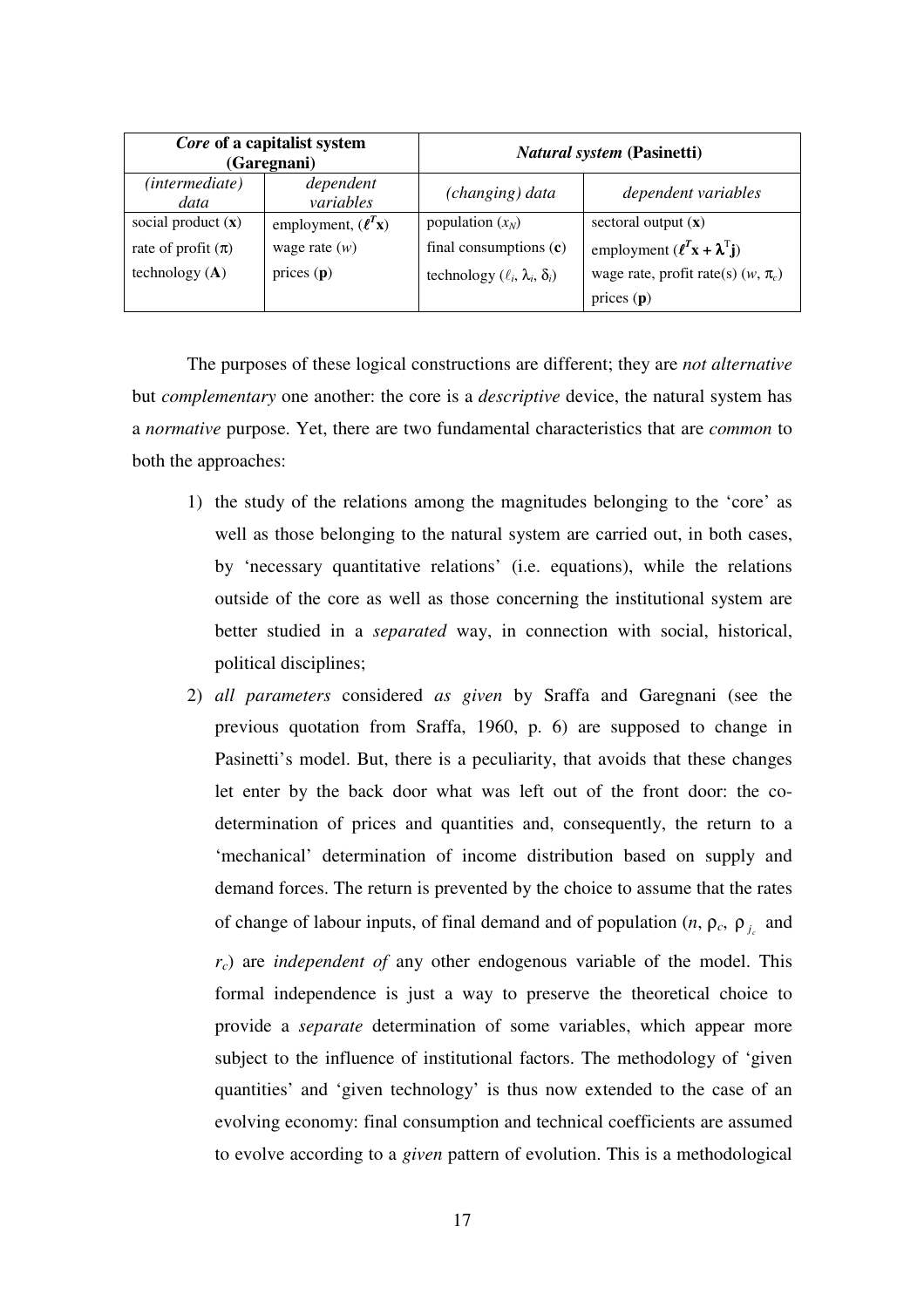aspect induced by a specific theoretical need. On this point Pasinetti highlights that

The [...] innovative methodological line of research consists in separating sharply the distinction between variables and constants from the distinction between unknowns and data. In traditional economic analysis these two distinctions tend to coincide because of the essentially static approach which is adopted: those magnitudes which are considered as unknowns are also considered as variables, and those magnitudes that are considered as data are also considered as constants. But in a dynamic context, to insist upon this coincidence makes no sense. Or rather, to insist on this coincidence is equivalent to frustrating the purpose of any investigation into dynamics (Pasinetti, 1993, p. 11).

In solving a particular problem there is thus no contradiction in considering as given some magnitudes, even though they may change as time goes by—as in Pasinetti's structural change model—or they may be affected by changes of the endogenous variables they concur to determine—as in the core of the surplus approach: this kind of feedbacks can be disregarded when there are reasons to think that they are non-univocal, non-systematic or non-persistent.

 A *common* methodology is thus adopted to analyse different aspects: the *description* of the workings of capitalist economies and the design an 'ideal' configuration to be considered as a *norm* to tend to.

# **5. Nine main characteristics of classical-Keynesian analysis**

In a recent work of his Pasinetti has listed what he considers the main features of the entire 'Cambridge Keynesian School' (see Pasinetti, 2007, 217-37). I report here the list for convenience:

- *1. Reality (and not simply abstract rationality) as the starting point of economic theory.*
- *2. Economic logic with internal consistency (and not only formal rigour).*
- *3. Malthus and the Classics (not Walras and the Marginalists) as the major inspiring source in the history of economic thought.*
- *4. Non-ergodic (in place of stationary, timeless) economic systems.*
- *5. Causality vs. interdependence.*
- *6. Macroeconomics before microeconomics.*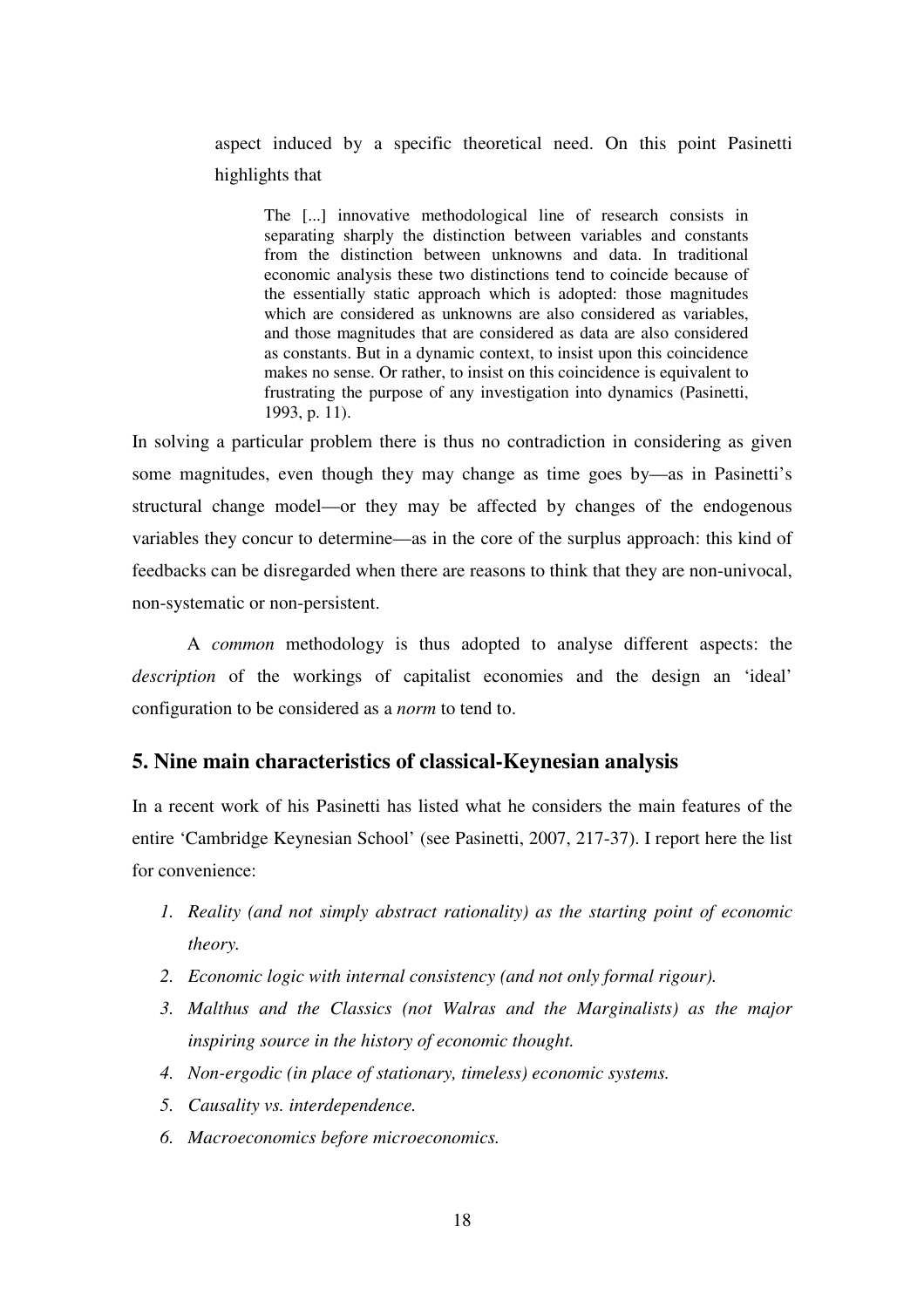- *7. Disequilibrium and instability (not equilibrium) as the normal state of the industrial economies.*
- *8. Necessity of finding an appropriate analytical framework for dealing with technical change and economic growth.*
- 9. *A strong, deeply felt social concern.*

It is evident how the overwhelming majority of these characteristics is shared in deep by the group of scholars leaded by Pierangelo Garegnani that developed and systematized the modern version of surplus approach.

- 1. *Reality*: the pure logic which supports the Sraffa framework is never conceived as an exercise for its own sake; Sraffa's idiosyncrasy against mathematical formalism are known to any of his scholars.<sup>18</sup> Additionally, the interpretation of Sraffa prices as the 'normal positions' of the economy is a clear attempt to establish a correspondence between theoretical and observable variables (on this, see Garegnani, 2007).
- 2. *Internal consistency*. Self-evident!

- 3. *Classics, not the Marginalists*. Self-evident!
- 4. *Non-ergodicity*. The interpretation of Sraffa's framework as a 'steady state' has been rejected in several occasions: for example, the assumption of uniformity of the rate of profit describes the normal position around which actual (marker) prices 'gravitate'. This does not exclude the possibility to conceive a *dynamics* of normal positions (on this see, for example, Cesaratto, 1995).
- *5. Causality*. In several occasions in these pages we have seen how specific features of the surplus approach have been obtained by a suitable choice of asymmetrical links among the relevant magnitudes. For further details on this point see Bellino-Nerozzi (2014).

 $18$  A simple but meaningful example is the way Sraffa handled the case of self-reproducing non-basics having a physical rate of surplus *lower* than the average rate of the other (basic) commodities. Newman (1962) was inclined to consider this case as symmetrical to the case of a self-reproducing non-basic commodity with a physical rate of surplus *higher* than the average. Sraffa, in his reply, argued how the former situation can be regarded as exceptional, on the basis of 'reality' arguments (for the entire exchange between Sraffa and Newman see Sraffa, 1970).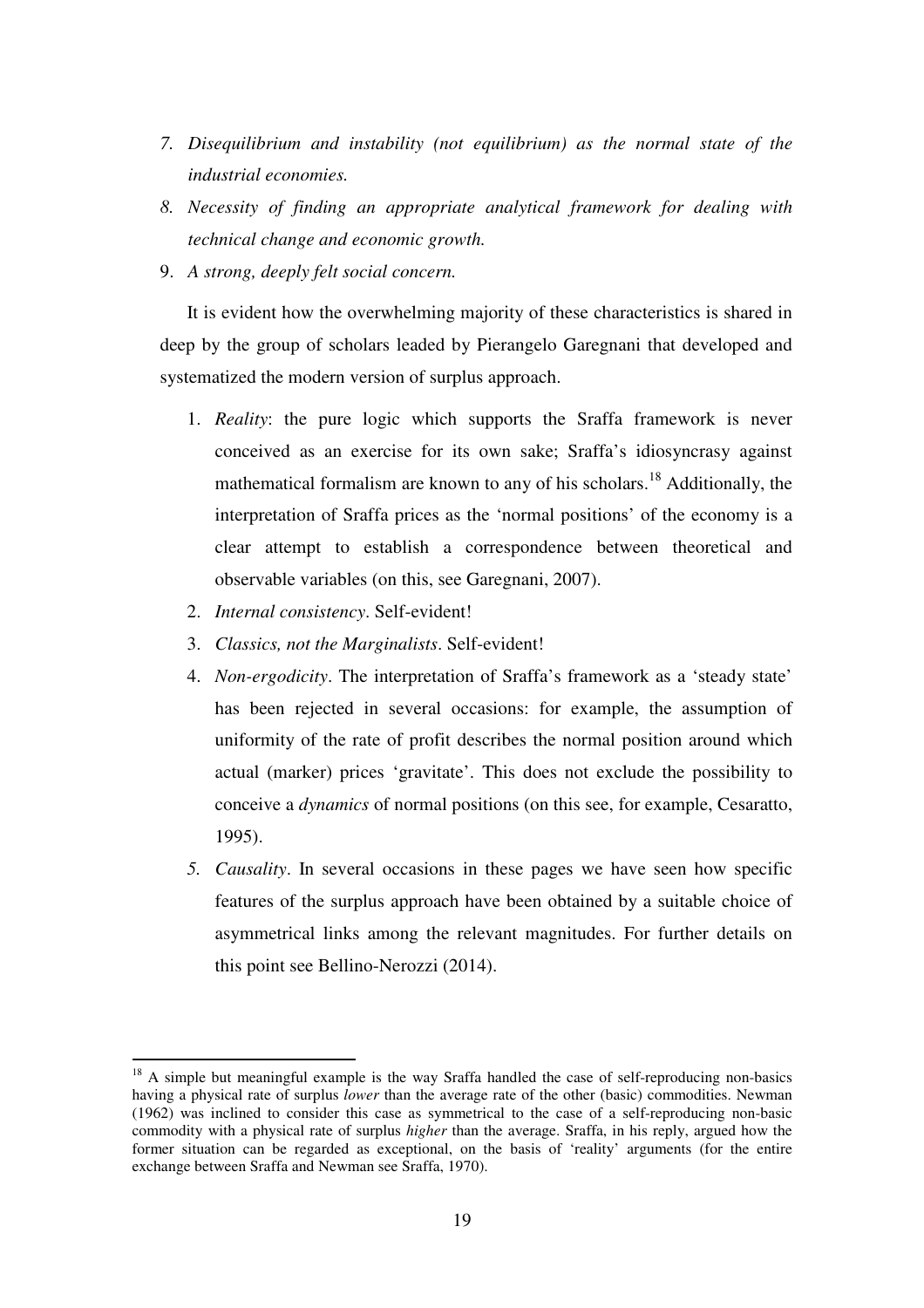6. *Macroeconomics before microeconomics*. The distinction between macroand micro-economics is extraneous to the classical tradition. Pasinetti's intention, however, is that of recalling that

> [t]he Cambridge economists caught very clearly the principle that the behaviour of the economic system as a whole is not reducible to, in the sense that it does not emerge as the exclusive result of, the sum of its single individual parts [...] [t]here are many examples of fallacy of composition that the Cambridge School have highlighted, as against the attempts to extend what is true for the single individual to the behaviour of the economic system as a whole (Pasinetti, 2007, pp. 227-8).

The works of Garegnani's and of other surplus theorists evidently fulfil this characteristic.

- 7-8. *Disequilibrium and instability + technical change and economic growth*. These are, probably, two points where the methodology of modern surplus theorists diverges but  $-$  I argue  $-$  only partially from that of the other members of the 'Cambridge Keynesian School'. It is undeniable the preference of surplus theorists for the Marshallian 'short chains of reasoning', to investigate "economic change step by step" (Cesaratto, 1995, p. 274). On the contrary Pasinetti, on the basis of Frisch's (1935-36) notion of 'moving equilibrium'<sup>19</sup>, has studied how an equilibrium configuration changes as a consequence of a change in one or more parameters. As we saw (see Section 3 above) the relevant parameters (population, technology and final demand) are supposed to change as time goes. The possibility to slip into a model of full interdependence (like a Walrasian model) where all variables are mechanically determined is avoided by a specification of the dynamics of these parameters on the basis of a *given* pattern, which replicates in a reasonable way long-term historical tendencies—like the supposition of *reducing* labour input coefficients due to technical change, or an evolution of final demand coefficients as that described by Engel—rather than by a 'microfoundation' of the variations of the parameters.
- 9. *Social concern*. Self evident!

 $19$  I owe this reference to Ariel Wirkierman: Pasinetti quotes Frisch's paper only in his mathematical formulation of Ricardo's system (Pasinetti, 1960, p. 84, fn. 3).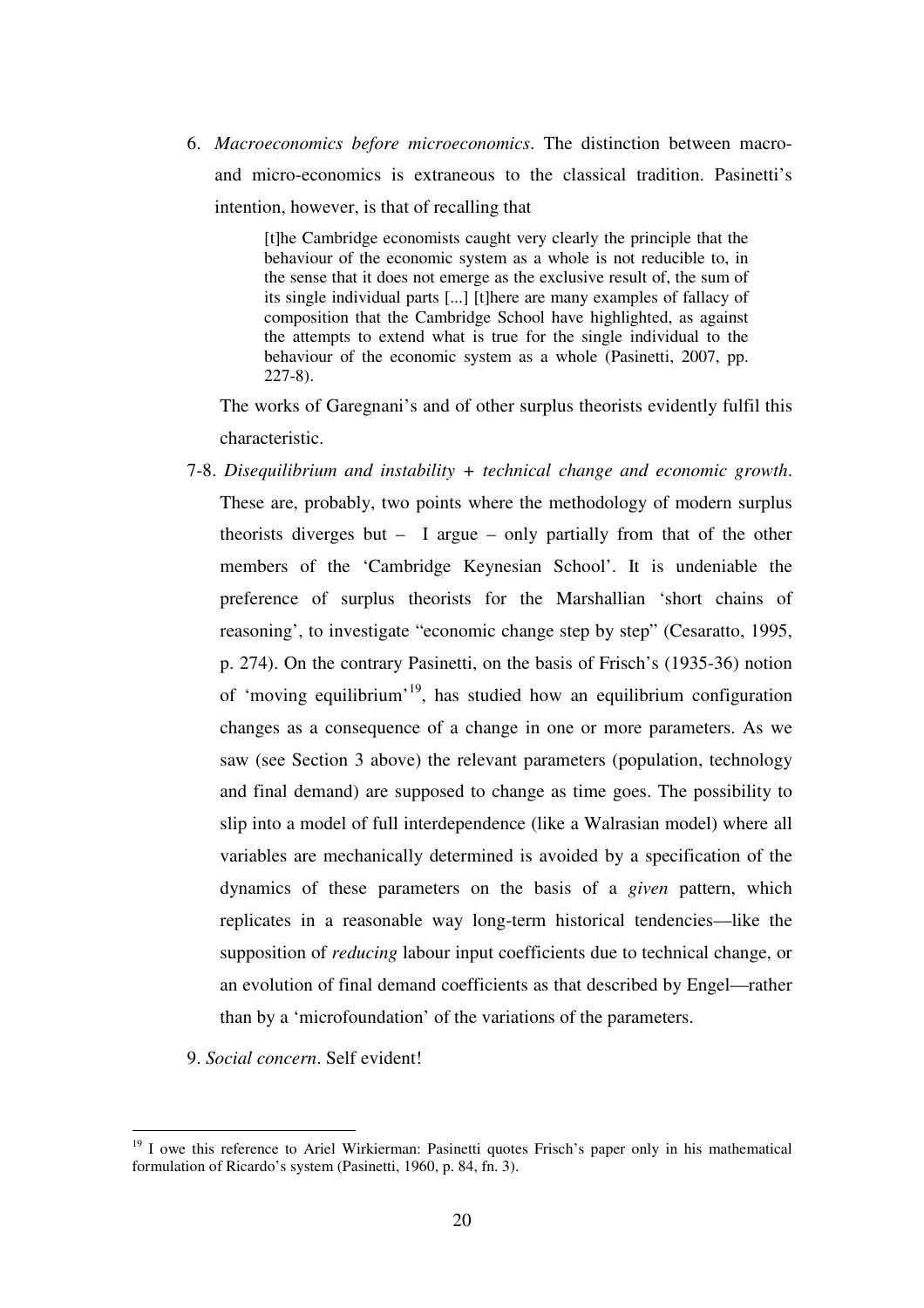The fundamental characteristics of the 'Cambridge Keynesian School' seem thus to be substantially satisfied by the surplus approach theory.

#### **6. Some concluding remarks**

Modern classical analysis has often been perceived as a school which has been compact in its critical attitude towards neoclassical economics. Yet, on the positive side, the positions appear quite un-homogeneous and discordant. The effort undertaken in these page has been to constructively collect and combine those elements, which are at the basis of the research pursued by Pierangelo Garegnani and Luigi Pasinetti, who undoubtedly are the most authoritative exponents of this school. The analysis shows that the elements at the basis of the surplus approach as described by Garegnani are not contradictory with the analysis of structural change of industrial systems developed by Pasinetti. Clearly, Pasinetti adopts a perspective which in some way is pre-institutional. He is interested in describing the conditions that an industrial system, undergoing a process of structural change, must satisfy in order to accomplish its potential concerning growth, employment and the satisfaction of final wants. Furthermore, the logical separation, emphasized by Garegnani, of the analysis of prices and distribution from that the quantities produced is preserved in Pasinetti's analysis in the choice to formulate the evolution of final demand (and of technology) independently of the price system.

We have thus not two (or more) ways to develop Sraffa's framework, but a unified 'core' to *describe* the economic workings of capitalist societies and to *orientate* the system towards its ideal 'natural' configuration.

Recently Pasinetti expressed his concern with a negative attitude developed by the members of Cambridge school—which he called "Cambridge *prima donna* syndrome"—to disregard, or to ignore the works of the others members, too worried to emphasize the peculiarities of their own contributions (see Pasinetti, 2007, p. 46, fn. 18). Without disregarding the differences and the specificities of the two approaches here presented, I hope that my present work may help to converge the research undertaken towards a common *modern classical-Keynesian school*.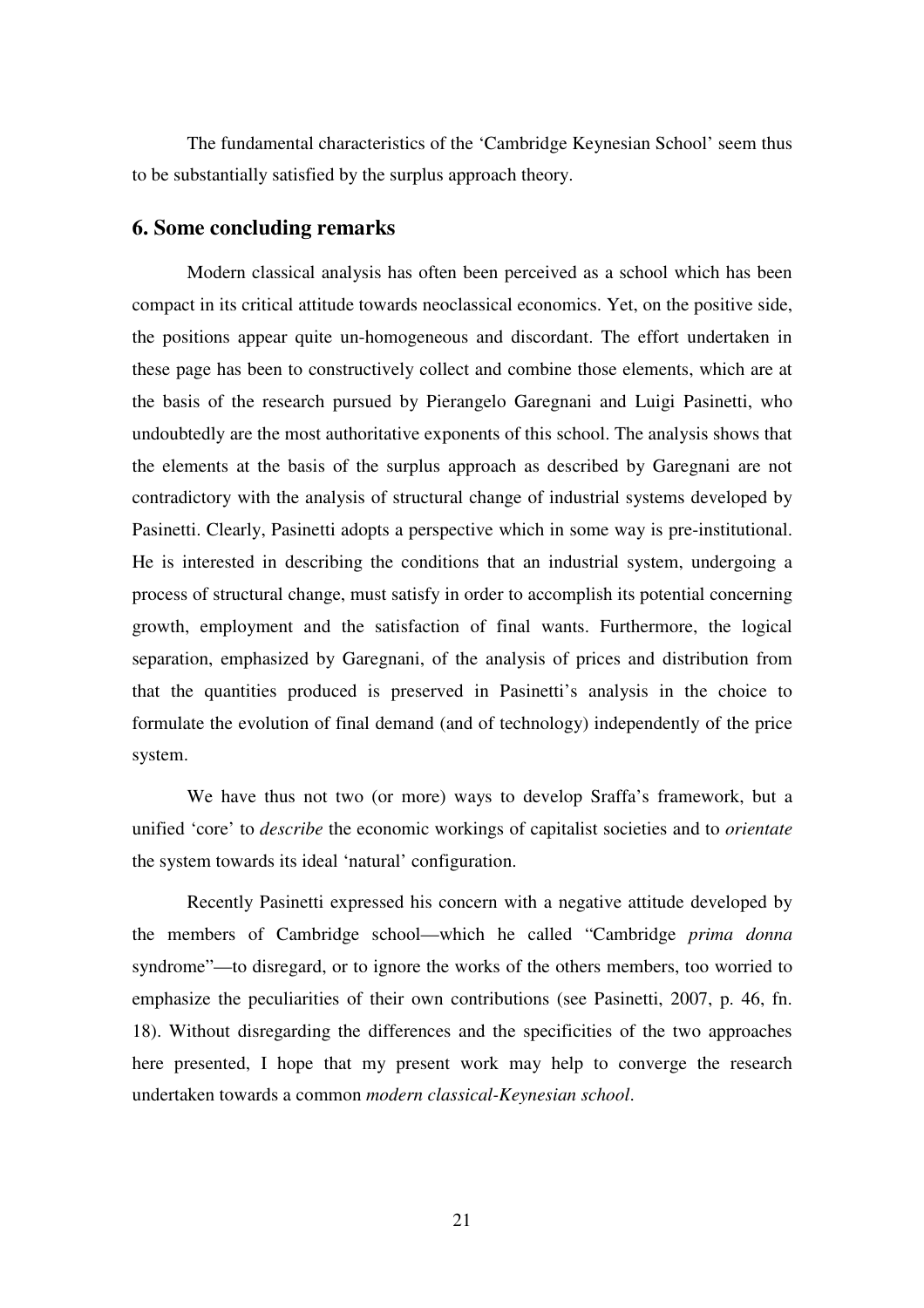# **Appendix – The relations with Keynes' analysis**

It seems here the right place where to hint at a further issue, which has often seemed to be an obstacle to the integration of the approaches here discussed: the rôle given to Keynes's analysis. On the one hand the Keynesian principle of effective demand is recognized by all members of the modern classical approach: Pasinetti devoted an entire essay to explain it in its 'pure' version, i.e. not contaminated by the Walrasian interpretation based contained in the Neoclassical synthesis (see Pasinetti, 1974, Essay II), while Garegnani based upon it a theoretical and empirical research concerning the Italian post-war system (see Garegnani,  $1962^{20}$ ). There are however two aspects that see the surplus approach scholars on one side of the debate and the post-Keynesian growth theorists on the other side.

The first aspect concerns the theory which is behind Keynes' marginal efficiency of capital curve. Garegnani underlines how this curve is deeply rooted in the theory of marginal productivity:

[h]owever, the price which Keynes has to pay for the traditional strand in his thought becomes clear with respect to the schedule of the marginal efficiency of capital (Garegnani, 1964-65, part II, p. 78),

and this link has significantly reduced the importance of Keynes' critique to the traditional theory of employment:

[t]he critique of the traditional theory of interest becomes then the key to an acceptance of Keynes' arguments—and the concept of the marginal efficiency of capital proves to be the Achille's heel of that very critique (Garegnani, 1964-65, part II, p. 78)

Most likely, the critique would have been more effective if it had been paired with one of the fundamental results of the capital debates of the Sixties, i.e. the nonexistence, in general, of a monotonic and inverse relation between the rate of profit and the capital-labour ratio. This result would have contributed to disprove the misleading idea that Keynes results were essentially due to rigidities and that a suitable flexibility of price factors (wages and profits) is sufficient to restore full-employment.

On the other hand Pasinetti is more possibilist and maintains that:

the marginal-efficiency-of-capital schedule, which might, at a first superficial look, appear as belonging to the marginal economic analysis, when examined more

<sup>&</sup>lt;sup>20</sup> The theoretical part of this work has been published in Italian in Garegnani (1964-65).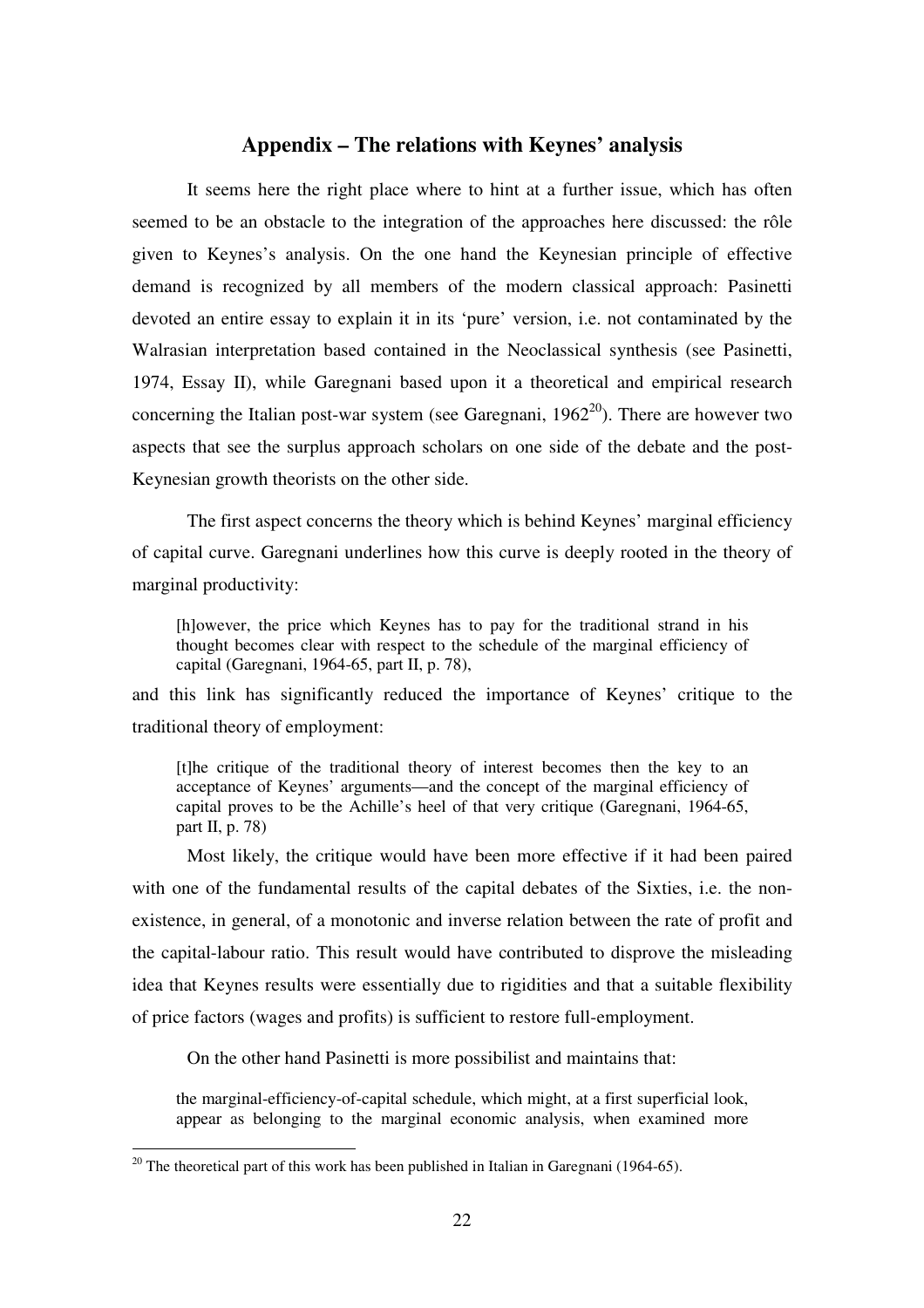deeply turns out to have a rather different origin. Keynes' ranking of all invsetment projects in a decreasing order of profitability is mora akin to Ricardo's ranking of all lands in a decreasing order of fertility than to any marginal economic elaboration. *And in any case, there is absolutely no need to consider Keynes's marginal-efficiency-of-capital schedule as an expression of the marginal productivity theory of capital* (Pasinetti, 1974, p. 43, emphasis added).

More recently Pasinetti returned on the issue specifying his position:

 Keynes was not able, or was not in time, to take advantage of Sraffa's ongoing critical elaborations. But we are in a position now to state the results of the critique of the neoclassical production function, which would have been needed to debunk the demand-for-investment side of the orthodox theory. [...] The conclusions [of the reswitching of techniques controversy] are strictly logical and devastating. The downward-sloping investment-demand function, *to the extent* that it relies on a continuous process of substitution of capital for labour, as the rate of interest falls, is theoretically unsound; it has no logical foundations. [...] The 'reswitching' result only means that, if such a downward-sloping relation exists, it cannot be explained by a process of substitution of capital for labour (i.e. by a neoclassical production function); it cannot be explained by more and more capitalintensive techniques as the rate of interest falls. Such a relation, if it exists, must be explained by something else – by some *other* theory or circumstance.

 It is to this effect that we must logically search for a meaning (non-orthodox meaning) of Keynes's notion of the 'marginal efficiency of capital' (Pasinetti, 1997, pp. 203-4, emphasis in the original).

 As we can see the interpretative disagreement on this point does not undermine the acceptance of the principle of effective demand.

The second disagreement concerns the result entailed by the Cambridge equation; the critical position was expressed in particular by Pierangelo Garegnani and Ferdinando Vianello, which argued against the compulsory negative relationship that the Cambridge equation establishes between the growth rate and the real wage rate. They aim to break the idea that a higher growth rate entails a lower real wage. An explicit statement of this idea can be found, for example, in Kaldor:

[t]he theory thus serves to explain the long-observed fact [...] that distributive shares are constant over long periods whilst they fluctuate over shorter periods [...] *as well as the fact that in fast-growing economies the share of profits is generally appreciably greater than in economies which grow at a relatively slow rate* (Kaldor, 1966, p. 561, emphasis added).

Marglin is still more explicit:

[i]n the short run, fluctuations in investment demand are reflected in fluctuations in output; the rate of capacity utilization changes in accordance with aggregate demand. The distributional conflict between capitalists and workers is, as it were, a non-zero-sum game. [...] But in the long run, the period with which neo-Keynesian analysis concerns itself, there is no excess capacity to accommodate investment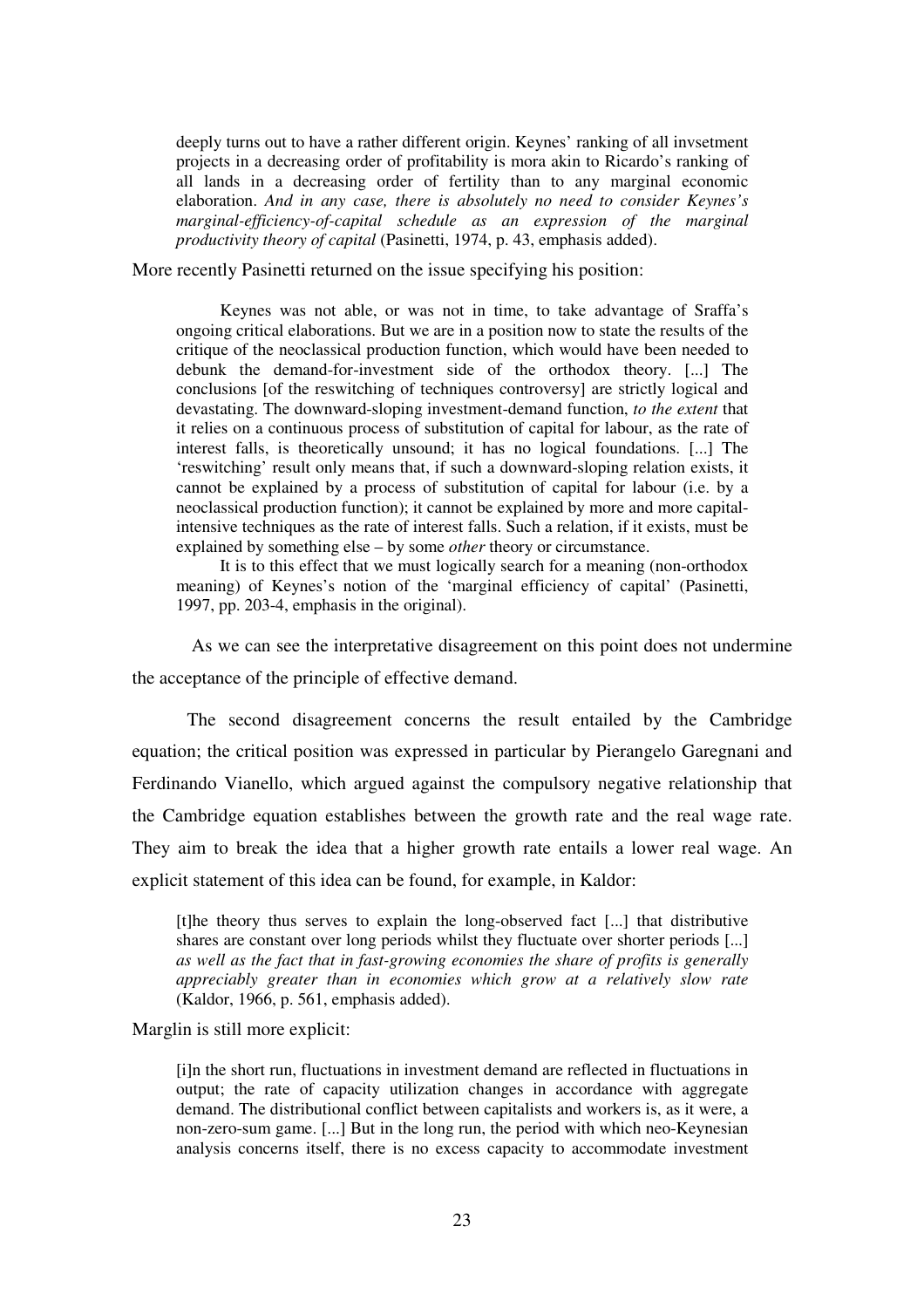demand. Distribution must bear the brunt of adjusting aggregate demand to supply. In contrast with the short period, the long-run conflict is a zero-sum game—at least in the absence of technological substitution or technological change (Marglin, 1984, pp. 474-5).

The surplus approach school envisages the additional resources for accumulation in the variations of the rate of capacity utilization: this is possible because the productive capacity of firms is never fully utilized, even in the long run (entrepreneurs prefer to leave a margin of available productive capacity, to face unexpected peaks in demand). Hence, a higher rate of accumulation does not require higher profits (and lower wages) as long as the degree of utilization of productive capacity can be increased: the emphasis is thus placed on the *forces of demand* for their activating power in creating *new* and *permanent* increments of income along purely Keynesian lines (see Vianello, 1985, 1996 and Garegnani, 1992).

 Undoubtedly this is a point of view in opposition to that expressed by Kaldor and, mainly, by Pasinetti. Nevertheless, there are no apparent reasons which prevent the integration of the possibility to vary the degree of utilization of productive capacity into the post-Keynesian theories of income distribution. Moreover, the normative meaning given by Pasinetti to the Cambridge equation allows one to read it along *two* perspectives: i) it sets a minimal level under which the profit rate cannot fall, i.e. a maximum level that the wage rate cannot exceed if the economic system has to growth at a given rate; but, at the same time, ii) it identifies a reference level for the rate of profit: it identifies a threshold level to evaluate when a rate of profit is no more justifiable on the basis of the accumulation needs of the system.

# **References**

- Bellino Enrico (2011), "Employment and Income Distribution from a Classical-Keynesian Point of view – Some Tools to Ground a Normative Analysis", in Brancaccio E. and Fontana G., *The Global Economic Crisis – New Perspectives on the Critique of Economic Theory and Policy*, Routledge, Abington, pp. 298- 315.
	- (2014), "Accumulation of Capital", entry written for Heinz D. Kurz and Neri Salvadori (eds.), *Elgar Companion to David Ricardo*, Edward Elgar, Cheltenham, UK, Northampton, MA, USA (forthcoming).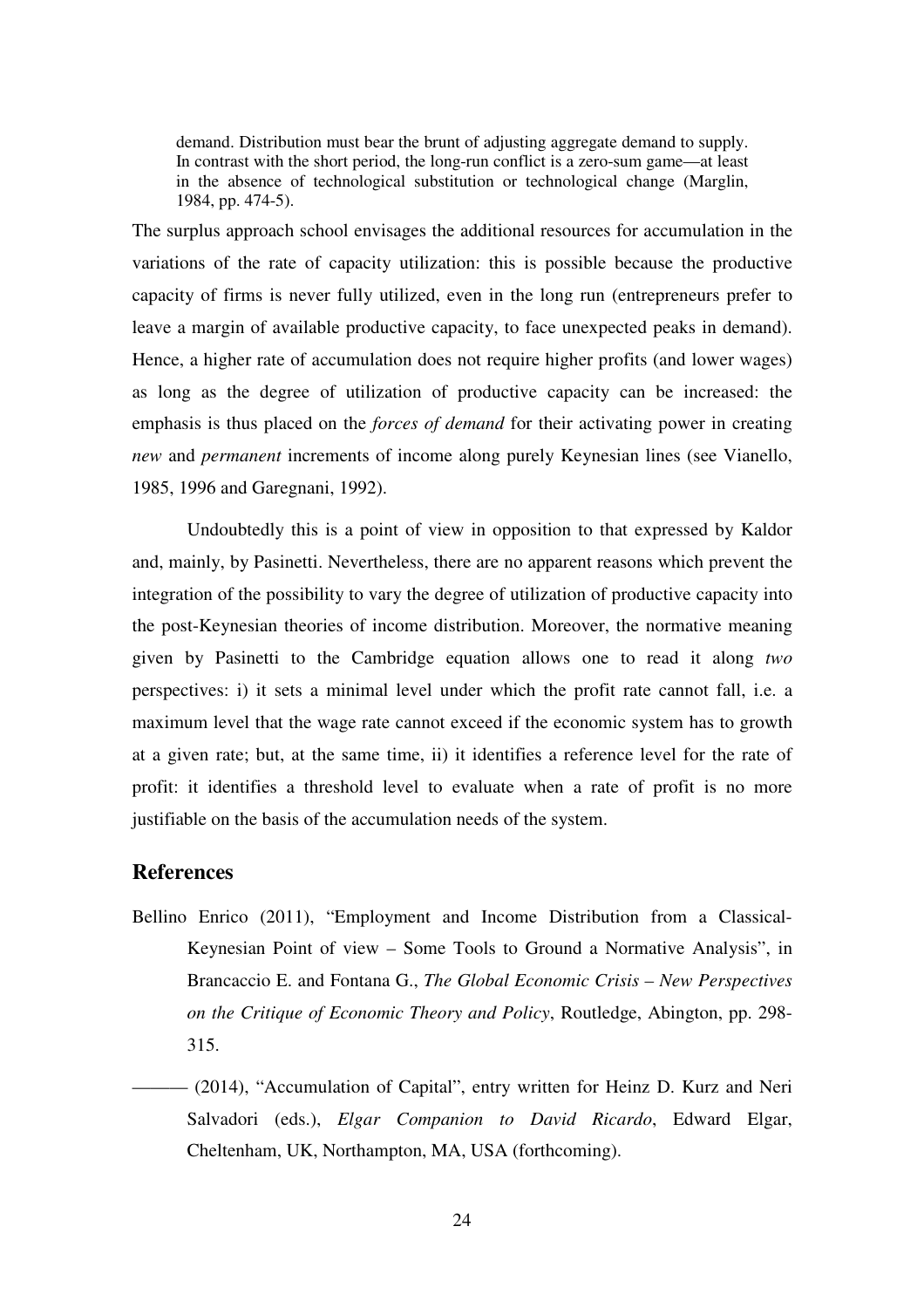- Bellino Enrico and Nerozzi Sebastiano (2014) "Causality and interdependence in Pasinetti's works and in the modern classical approach", Centro Sraffa Working Paper, forthcoming.
- Boggio Luciano (1990), "The Dynamic Stability of Production Prices: a Synthetic Discussion of Models and Results", *Political Economy – Studies in the Surplus Approach*, 6(1-2), 47-58.
- Cesaratto Sergio (1995), "Long-period Method and Analysis of Technological Change: Is There any Inconsistency?, *Review of Political Economy*, Vol. 7, No. 3, pp. 249-78.
- Duménil G. and Lévy D (1993), *The Economics of the Profit Rate: Competition, Crises and Historical Tendencies in Capitalism*, Edward Elgar, Aldershot.
- Frisch Ragnar (1935-36), "On the Notion of Equilibrium and Disequilibrium", *The Review of Economic Studies*, Vol. 3. No. 2, pp. 100-5.
- Garegnani Pierangelo (1962) "Il problema della domanda effettiva nello sviluppo economico italiano" (mimeo), SVIMEZ, Roma.
- ——— (1964-65), "Note su consumi, investimenti e domanda effettiva", *Economia internazionale*, Part I (1964) and Part II (1965). English Translation: "Notes on Consumption, Investments and Effective Demand", *Cambridge Journal of Economics*, Part I (1978), pp. 335-353, and Part II (1979), pp. 63-82.
- ——— (1984), "Value and Distribution in the Classical Economists and in Marx", in *Oxford Economic Papers*, Vol. 36, No. 2, pp. 291-325.
- ——— (1990): "On some supposed obstacles to the tendency of market prices towards natural prices", *Political Economy – Studies in the Surplus Approach*, 6(1-2), 329–59; revised edition published with the same title in *Equilibrium and Economic Theory*, ed. by Giovanni Caravale, pp. 139–70, Routledge, London, 1997.
- $-$  (1992), "Some Notes for an Analysis of Accumulation", in *Beyond the Steady-State*, ed. by E. J. Nell, D. Laibman, and J. Halevi, pp. 47-71, Macmillan, Basingstoke and London.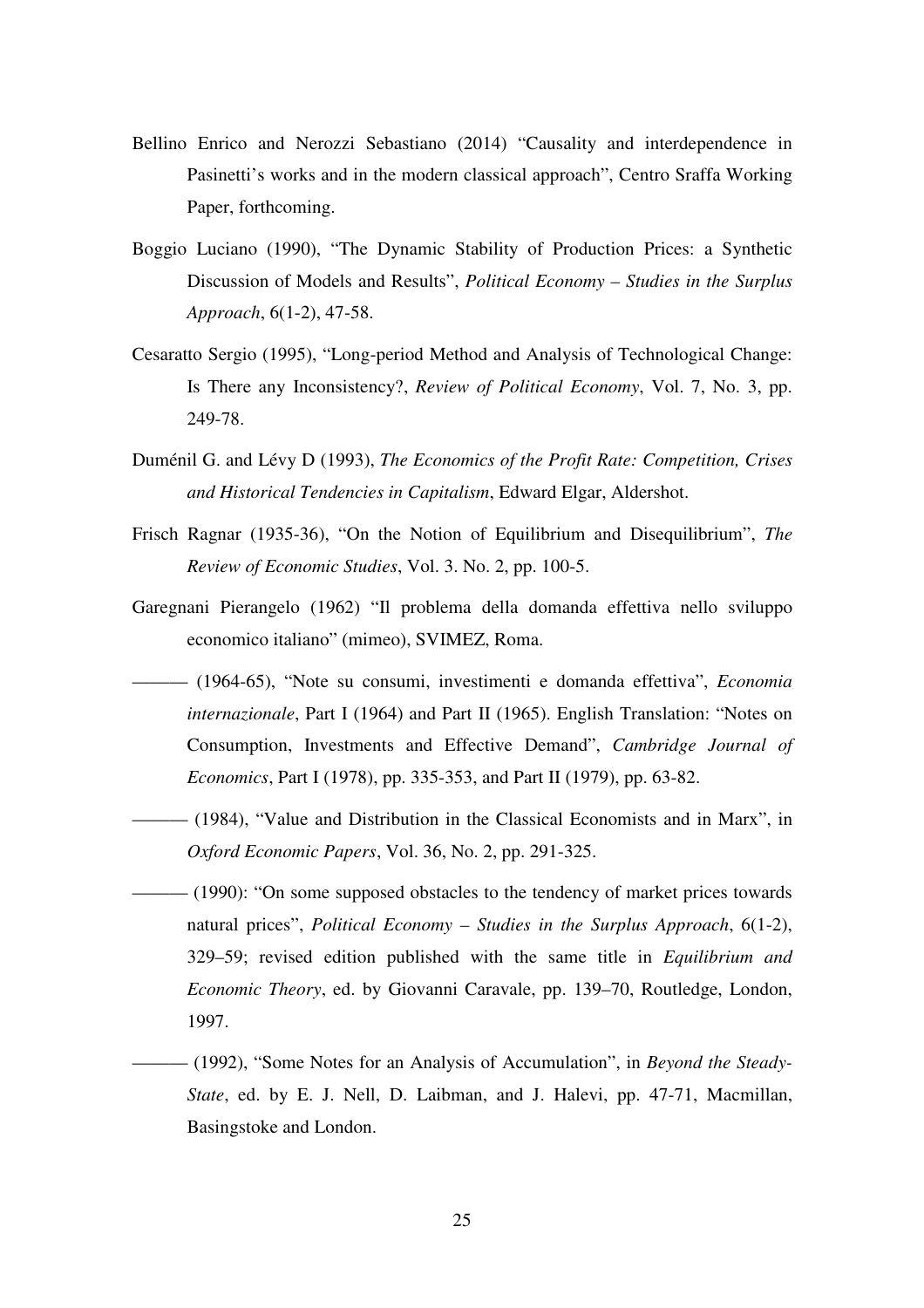——— (2007), "Professor Samuelson on Sraffa and the Classical economists", in *The European Journal of the History of Economic Thought*, Vol. 14, No, 2, pp. 181- 242.

- Harcourt Geoffrey C. (1972), Some Cambridge Controversies in the Theory of Capital,, Cambridge University Press, Cambridge.
- Kaldor N. (1966), "Distribution, Theory of", in *Chambers's Encyclopedia*, new revised edition, Oxford, New York, etc., Pergamon.
- Kurz Heinz D. and Salvadori Neri (2006), "Endogenous Growth in a Stylised 'Classical' Model", in Stathakis George and Vaggi Gianni (eds.) *Economic Development and Social Change – Historical Roots and Modern Perspectives*, Abington and New York: Routledge.
- Marglin Stephen (1984), *Growth, Distribution and Prices*, Harvard University Press, Cambridge, Massachusetts and London.
- Newman Peter, (1962), "Production of Commodities by Means of Commodities", *Schweizerische Zeitschrift für Volkswirtschaft und Statistik*, Vol. XCVIII, pp. 58-75.
- Pasinetti Luigi (1965), "A New Theoretical Approach to the Problems of Economic Growth", in *Pontificia Academia Scientiarum Scripta Varia*, Vol. 28.
- ——— (1973), "The Notion of Vertical Integration in Economic Analysis", in *Metroeconomica*, Vol. 25. No. 1, pp. 1-29.
- ——— (1974), *Growth and Income Distribution*, Cambridge University Press, Cambridge.
- ——— (1981), *Structural Change and Economic Growth A Theoretical Essay on the Dynamics of Wealth of Nations*, Cambridge University Press, Cambridge.
- $-$  (1988), "Growing subsystems, vertically hyper-integrated sectors and the labour theory of value", *Cambridge Journal of Economics*, Vol. 12, No. 1, pp. 125-34.
- ——— (1993), *Structural Economic Dynamics A Theory of the Economic Consequences of Human Learning*, Cambridge University Press, Cambridge.